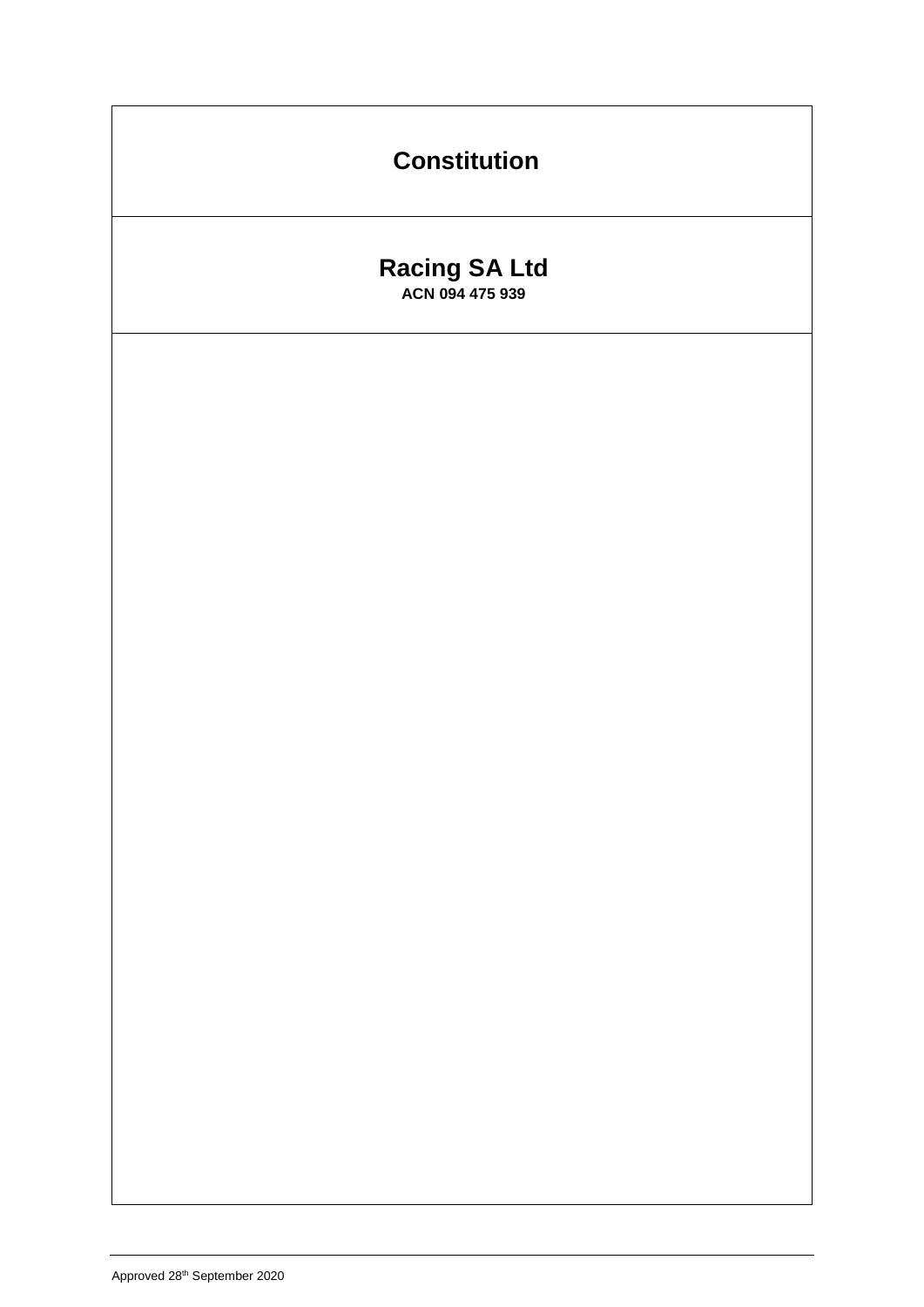# **Contents page**

| <b>Part 6: Proceedings of Directors</b>  |                                                                                                      | 21<br>21 |
|------------------------------------------|------------------------------------------------------------------------------------------------------|----------|
| 39.<br>40.                               | <b>Proceedings Generally</b><br><b>Board Meetings</b>                                                | 21       |
| 36.<br>37.<br>38.                        | Negotiable Instruments<br>Board may Delegate to Committees<br>Board may Appoint an Attorney or Agent |          |
| 34.<br>35.                               | <b>General Powers</b><br>The Seal and Execution of Documents                                         | 19<br>20 |
|                                          | Part 5 : Powers of the Board                                                                         | 19       |
| 33.                                      | <b>Director Remuneration</b>                                                                         | 19       |
| 31.<br>32.                               | Vacation of office<br>Casual Vacancies filled by DSP                                                 | 18<br>18 |
| 30.                                      | <b>Term and Tenure</b>                                                                               | 17       |
| 29.                                      | Appointment of Directors by Director Selection Panel                                                 | 15       |
| 28.                                      | <b>Composition of Board</b><br><b>Director Eligibility</b>                                           | 14       |
| <b>Part 4: Board of Directors</b><br>27. | 14<br>14                                                                                             |          |
| 26.                                      | <b>Circulating Resolutions</b>                                                                       | 13       |
| 25.                                      | <b>Direct Voting</b>                                                                                 | 13       |
| 24.                                      | Proxies                                                                                              | 12       |

**Part 1 : Preliminary 1**

**Part 2 : Membership 8**

**Part 3 : Proceedings of Members 8**

10. Additional Members 8 11. Resignation 8 12. Termination 8

13. Annual General Meeting 8 14. Special General Meetings **9** 15. Notices of General Meetings 9 16. Quorum at General Meetings 10 and 10 and 10 17. Using Technology to Hold General Meetings 10 18. Chair of General Meetings 11 and 200 and 200 and 200 and 200 and 200 and 200 and 200 and 200 and 200 and 200 and 200 and 200 and 200 and 200 and 200 and 200 and 200 and 200 and 200 and 200 and 200 and 200 and 200 and 2 19. Regulation of General Meetings 11 and 11 20. Adjournment 11 21. Decisions at General Meetings 11 and 20 and 21 and 21 22. How many Votes a Member has 11 23. Challenging a Right to Vote 12

1. Name 1 2. Nature of Company 1 3. Replaceable Rules 1 4. Definitions 1 5. Interpretation 3 6. Objects 3 7. Powers 5 8. Limited Liability of Members 7 9. No Distribution to Members 7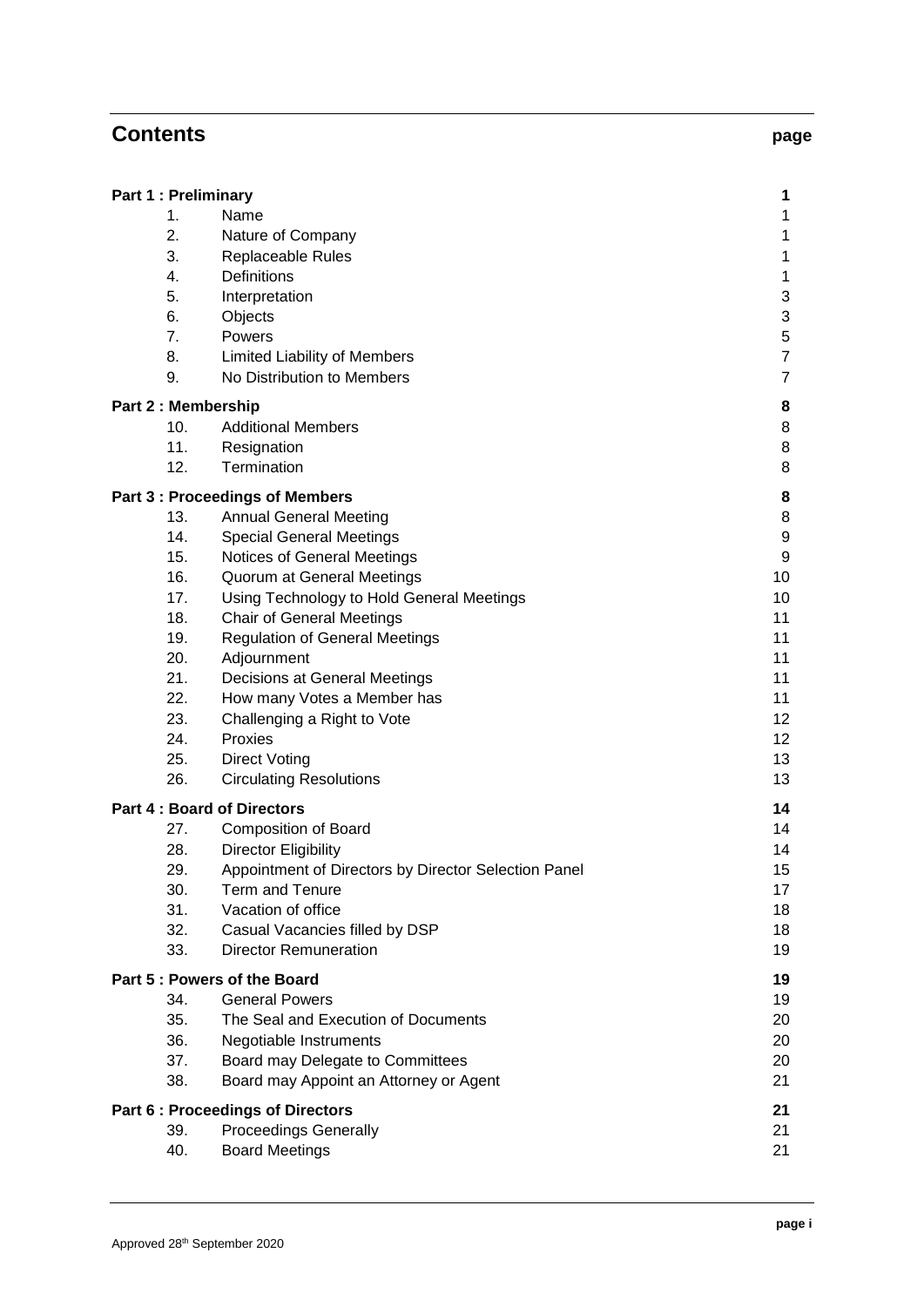| <b>Contents</b>                           | page                               |    |
|-------------------------------------------|------------------------------------|----|
| 41.                                       | Board Meetings by Technology       | 21 |
| 42.                                       | Quorum                             | 21 |
| 43.                                       | Chairperson and Deputy Chairperson | 22 |
| 44.                                       | Decisions of Directors             | 22 |
| 45.                                       | <b>Circulating Resolutions</b>     | 23 |
| 46.                                       | <b>Conflicts of Interest</b>       | 23 |
| <b>Part 7: Officers</b>                   |                                    | 25 |
| 47.                                       | <b>Chief Executive Officer</b>     | 25 |
| 48.                                       | Secretary                          | 25 |
| Part 8 : Annual Budget and Strategic Plan |                                    | 25 |
| 49.                                       | <b>Annual Budget</b>               | 25 |
| 50.                                       | Strategic Plan                     | 26 |
| <b>Part 9: Racing Appeal Tribunal</b>     | 27                                 |    |
| 51.                                       | Company shall maintain a Tribunal  | 27 |
| <b>Part 10: Administration</b>            |                                    | 28 |
| 52.                                       | <b>Financial Year</b>              | 28 |
| 53.                                       | <b>Books and Minutes</b>           | 28 |
| 54.                                       | Indemnity and Insurance            | 28 |
| 55.                                       | <b>Notices</b>                     | 29 |
| 56.                                       | <b>Transitional Provisions</b>     | 30 |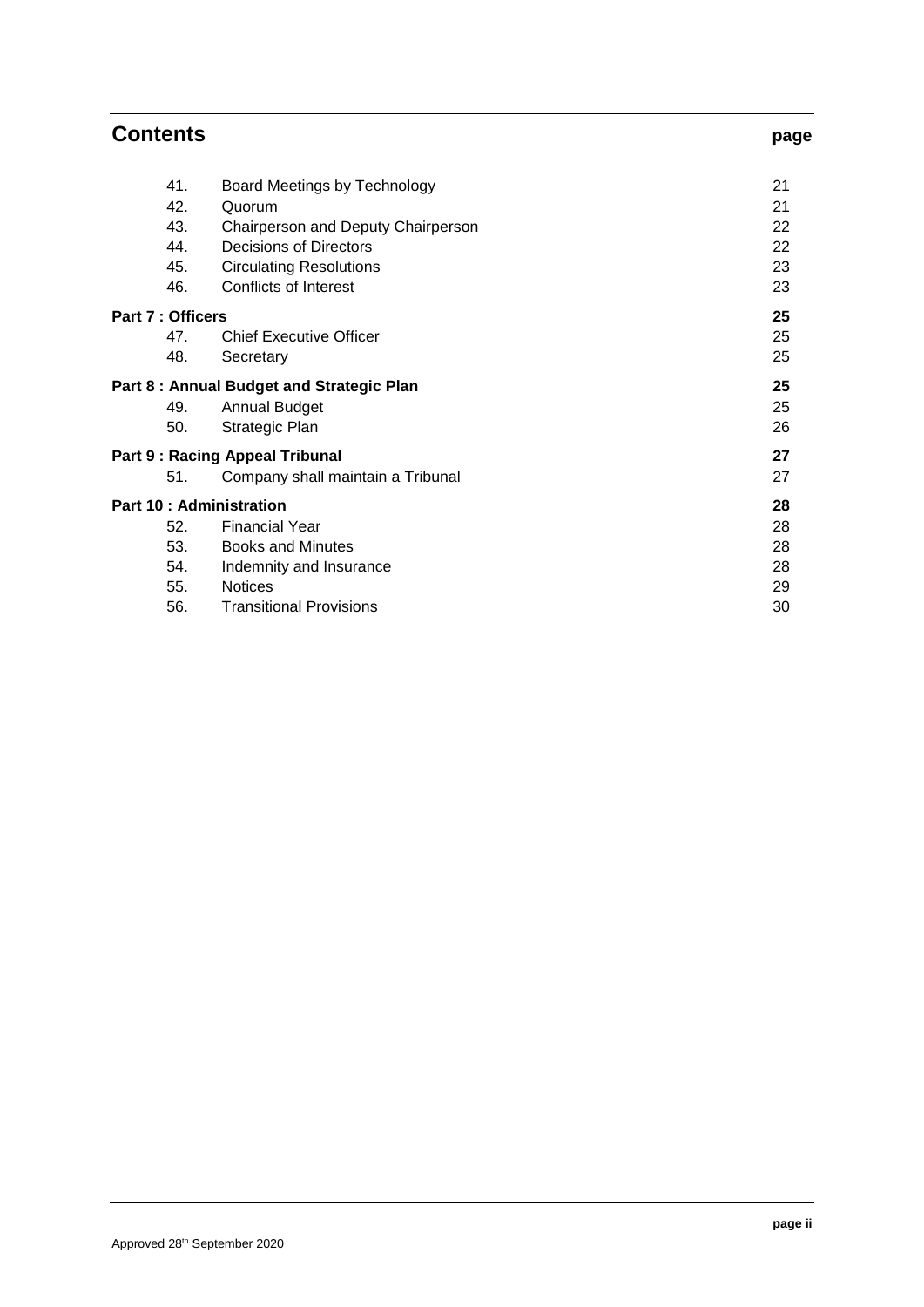# **Racing SA Ltd**

**ACN 094 475 939**

# **Constitution**

# **Part 1: Preliminary**

# **1. Name**

The name of the Company is **Racing SA Ltd**.

# **2. Nature of Company**

The Company is a public company limited by guarantee.

# **3. Replaceable Rules**

The replaceable rules in the Act do not apply to the Company.

# <span id="page-3-0"></span>**4. Definitions**

In this Constitution:

**Act** means the *Corporations Act 2001* (Cth).

**Annual Budget** means, for a financial year, the Company's plan and budget referred to in clause [49.](#page-27-0)

**Annual General Meeting** means a General Meeting of Members of the Company convened under [13](#page-10-0) of this Constitution.

**Associate** has the meaning given to it in the Act.

**Australian Rules of Racing** means the "Australian Rules of Racing" made by Racing Australia as amended from time to time.

**Board** means the Directors, for the time being, of the Company.

**Board Meeting** means a meeting of Directors convened under clause [40.](#page-23-0)

**Books** has the meaning given to it in the Act.

**Business Day** means any day except a Saturday or Sunday or public holiday in South Australia.

**Chairperson** means a person appointed or elected to the office of Chairperson (or any similar title) of the Company in accordance with this Constitution.

**Chief Executive Officer** means a person appointed as the Chief Executive Officer of the Company in accordance with clause [47.1](#page-27-1)

**Company** means Racing SA Ltd (ABN 25 094 475 939).

**Consumer and Business Services** means the division of the South Australian Attorney-General's Department responsible for the regulation of the liquor, gaming and racing industries.

**CRSA** means Country Racing SA Incorporated (ABN 46 041 972 633).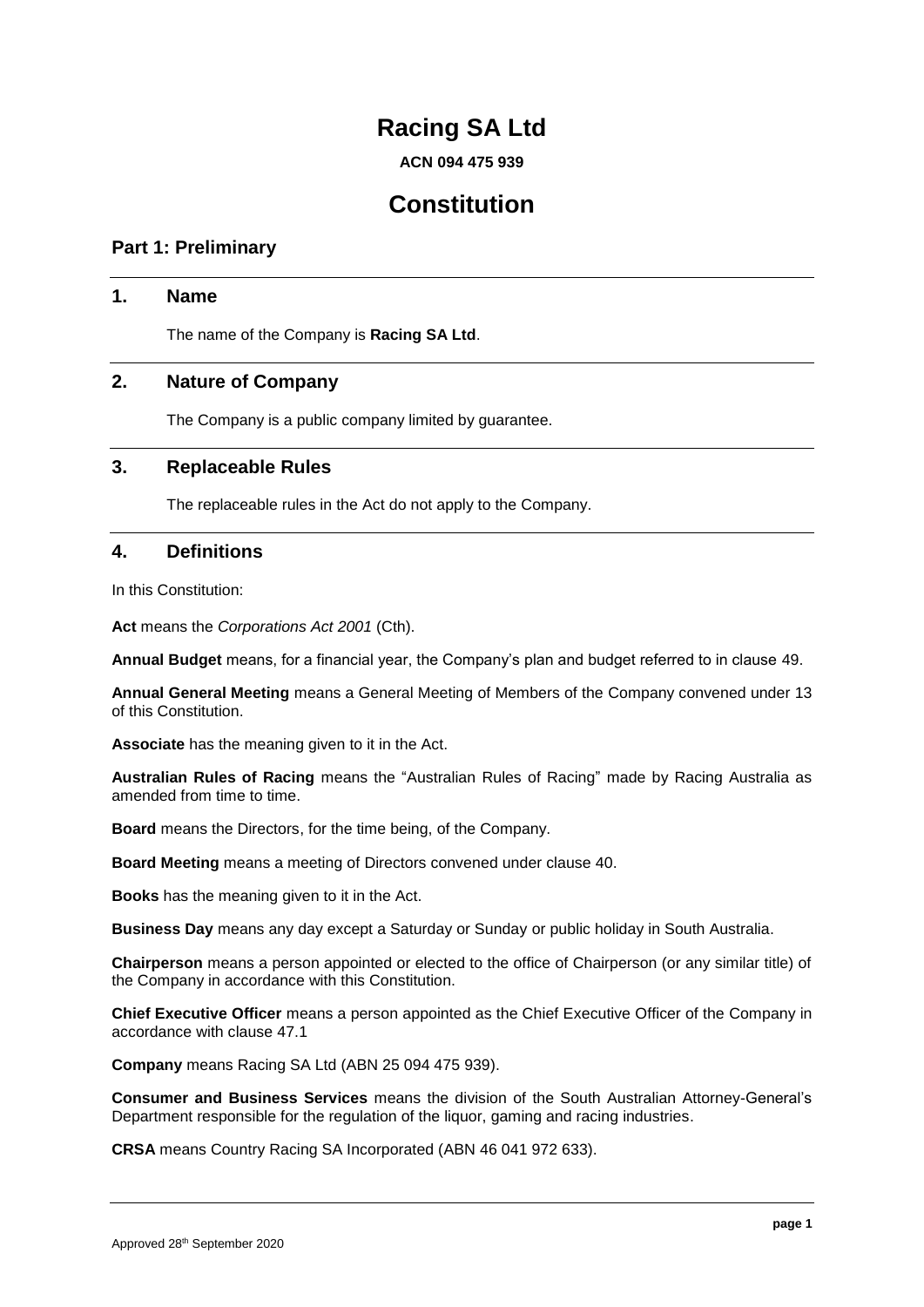**Deputy Chairperson** means a person appointed or elected to the office of Deputy Chairperson (or any similar title) of the Company in accordance with this Constitution.

**Director** means a director of the Company and includes Elected Directors and Appointed Directors.

**Director Selection Panel** means the panel established under clause [29.1.](#page-17-0)

**DSP** means the Director Selection Panel.

**General Meeting** means a meeting of the Members for the purpose of conducting the business of the Company and includes an Annual General Meeting and a Special General Meeting.

**GRSA** means Greyhound Racing SA Limited (ACN 094 569 525).

**HRSA** means Harness Racing SA Limited (ACN 094 559 930).

**Incorporated Racing Club** means a thoroughbred racing club, whether that club is located in South Australia or another Australian jurisdiction.

**Industry Stakeholder Group** means any body that represents the interests of thoroughbred horse racing trainers, breeders, owners, jockeys or bookmakers and, for the avoidance of doubt, includes any racing club in Australia.

**Member** means any person who is admitted to the membership of the Company and whose name is entered into the Register.

**Minister** means the South Australian Government's Minister for Recreation, Sport and Racing (or, if that ministerial title ceases to exist, such other South Australia Government minister that is responsible for thoroughbred racing).

**Office** means the registered office of the Company.

**Officer** has the meaning given to it in the Act.

**Principal Racing Authority** has the meaning given to it in the Australian Rules of Racing.

**Racing Appeal Tribunal** means the "Racing Appeal Tribunal" established by the "Joint Agreement" between the Company, GRSA, HRSA and RSA dated on or around 1 July 2002.

**Racing Appeal Tribunal Rules** means "The Racing Appeal Tribunal Rules 2002" established by the resolution of, and agreement between, the Company, GRSA, HRSA and RSA dated on or around 12 July 2002.

**Racing Australia** means Racing Australia Limited (ABN 89 105 994 330).

**Register** means the register of Members maintained by the Company in accordance with the Act.

**Related Entity** has the meaning given to it in the Act.

**RSA** means Racing SA Pty Limited (ACN 095 660 058).

**SAJC** means South Australian Jockey Club Inc (ABN 78 740 603 852).

**Seal** means the common seal of the Company.

**Secretary** means any person appointed by the Board under clause [48](#page-27-2) to perform the duties of secretary of the Company as contemplated by the Act, and includes an assistant secretary or any person appointed to act as secretary temporarily.

**Special General Meeting** means a General Meeting of the Members of the Company other than an Annual General Meeting.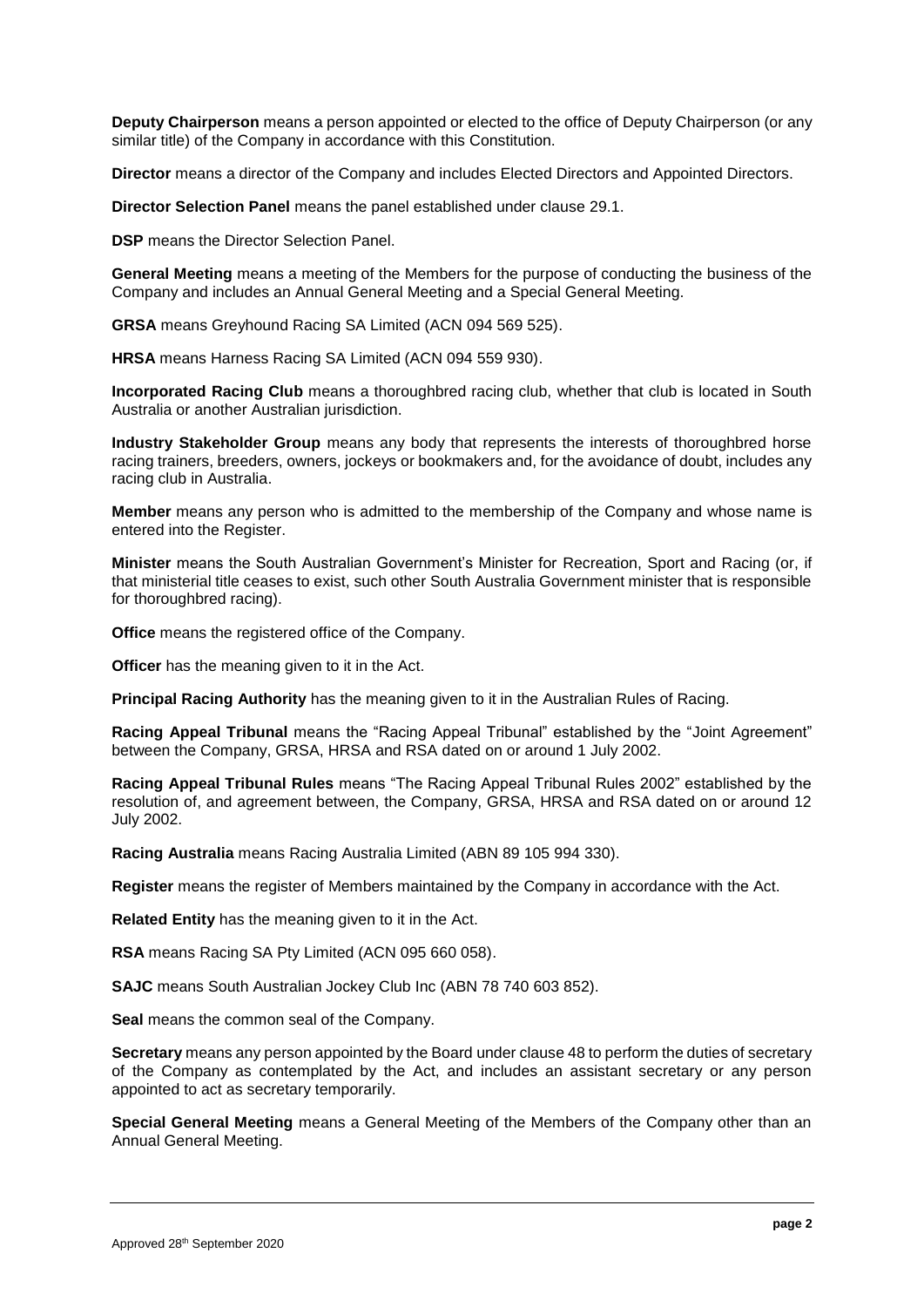**Special Resolution** has the meaning given to it in the Act.

**Strategic Plan** means, for a financial year, the Company's five (5) year plan and budget, encompassing that financial year and the following four (4) financial years, referred to in clause [50.](#page-28-0)

# **5. Interpretation**

- 5.1 In this Constitution, unless the context otherwise requires:
	- (a) an expression has, in a provision of this Constitution which relates to a particular provision of the Act, the same meaning as in that provision of the Act;
	- (b) a word importing the singular shall include the plural and vice versa;
	- (c) a word importing a gender shall include each other gender;
	- (d) where a word or phrase is given a defined meaning, any other part of speech or grammatical form of the word or phrase shall have a corresponding meaning;
	- (e) a word denoting an individual (such as **person**) shall include a corporation, firm, authority, government body or agency, incorporated association, unincorporated association or instrumentality;
	- (f) a reference to '\$', 'dollars' or 'money' is to currency of the Commonwealth of Australia;
	- (g) a reference to a party's determination, consent, agreement, authorisation or approval shall mean its determination, consent, agreement, authorisation or approval in its absolute discretion;
	- (h) a reference to any statute, proclamation, regulation, order, rules or similar instrument shall include all amendments and revisions made to it from time to time and any statute, proclamation, regulation, order, rules or similar instrument brought into operation in substitution of it or incorporating any of its provisions or made under it from time to time;
	- (i) a reference to a clause, sub-clause, paragraph, or sub-paragraph is a reference to a clause, sub-clause, paragraph or sub-paragraph of this Constitution;
	- (j) the meaning of general words or provisions shall not be limited by references to specific matters that follow them (for example, introduced by words such as **including, such as** or **in particular**) or are included elsewhere in this Constitution; and
	- (k) the headings and index used in this Constitution are for convenience only and shall not affect the interpretation of this Constitution.
- 5.2 If any provision of this Constitution or any phrase contained in it is invalid or unenforceable, the phrase or provision is to be read down if possible, so as to be valid and enforceable, and otherwise shall be severed to the extent of the invalidity or unenforceability, without affecting the remaining provisions of this Constitution.

# <span id="page-5-1"></span>**6. Objects**

<span id="page-5-0"></span>6.1 The primary purpose of the Company is to encourage, develop, promote and manage the conduct of the racing of thoroughbred horses in South Australia and to do all things the Board considers to be conducive of doing so, including, but not limited to, pursuing the objectives of ensuring: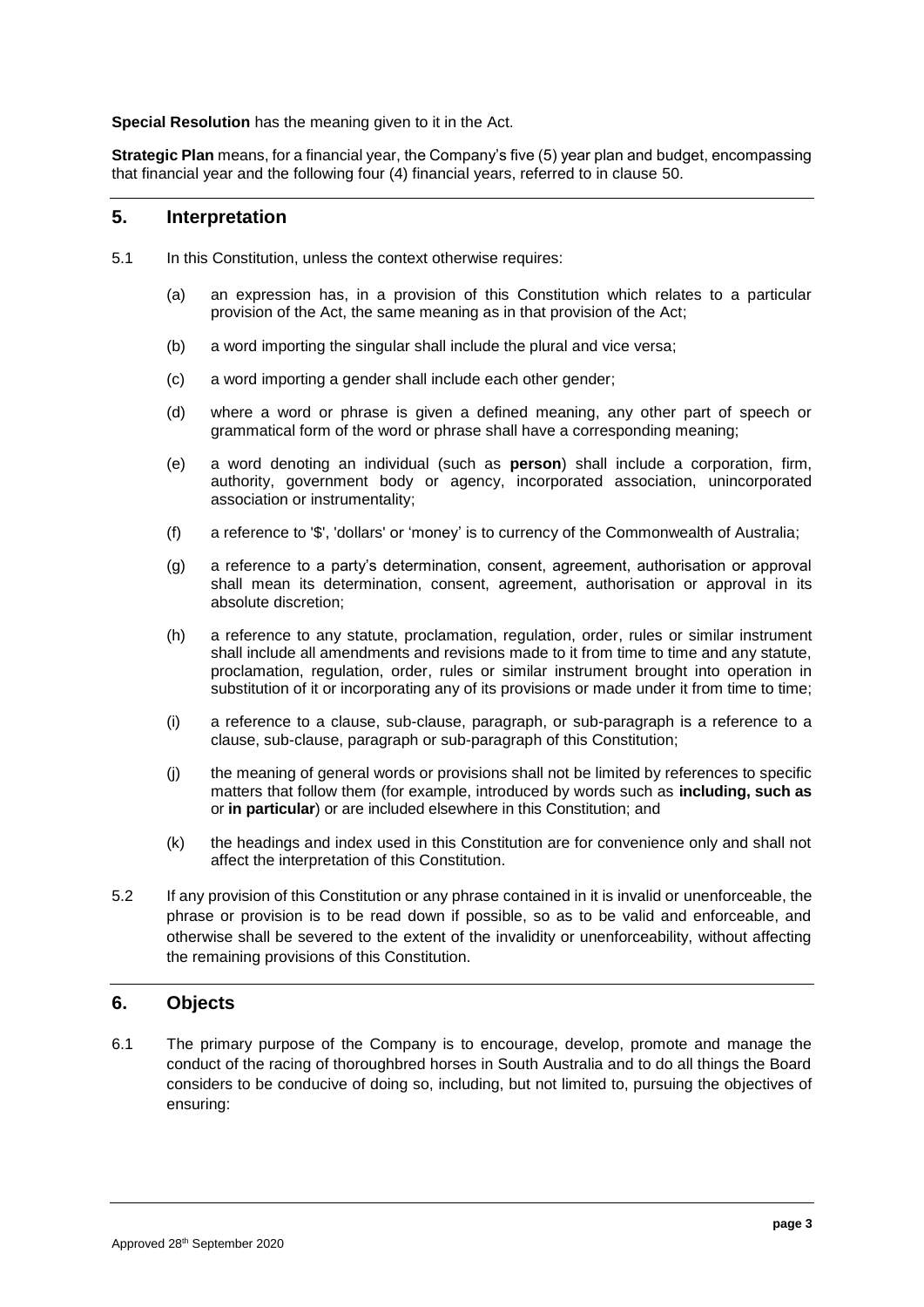- (a) **excellence:** South Australian thoroughbred racing is, and is recognised throughout Australia and worldwide as, a centre of racing excellence (which attracts and develops the most talented administrators and racing participants);
- (b) **service to customers:** South Australian thoroughbred racing competes effectively in the leisure and entertainment markets by providing:
	- (1) excellent service to stakeholders;
	- (2) a source of entertainment for a wide audience; and
	- (3) an efficient and effective wagering product;
- (c) **integrity:** South Australian thoroughbred racing generally, and race meetings in particular, are managed and conducted to ensure the highest level of integrity, thereby continuously developing and enhancing the reputation of South Australian thoroughbred racing;
- (d) **equine and participant safety and welfare:** South Australian thoroughbred racing is managed to effectively foster and promote the safety and welfare of horses and people participating in racing in South Australia;
- (e) **efficiency:** South Australian thoroughbred racing is managed with optimal efficiency in order to best enable the meeting of the Company's objectives;
- (f) **participation:** South Australian thoroughbred racing is managed to encourage diversity and the broadest possible participation in all aspects, and at all levels, of the South Australian thoroughbred racing industry by the widest range of people;
- (g) **financial sustainability and success:** South Australian thoroughbred racing is managed to ensure the financial sustainability and success of the Company and its Members so as to ensure the Company and its Members can continue to encourage, develop, promote and manage the conduct of the racing of thoroughbred horses in South Australia;
- (h) **economic benefits:** the management of the Company's, and South Australian thoroughbred racing clubs', revenues, costs, assets and liabilities optimises the economic benefits delivered by South Australian thoroughbred racing to the Company's Members and to all stakeholders and participants of the South Australian thoroughbred racing industry, including:
	- (1) the owners of thoroughbred racehorses;
	- (2) the breeders of thoroughbred racehorses;
	- (3) other participants and stakeholders in South Australian thoroughbred racing;
	- (4) the communities in which South Australian thoroughbred racing operates; and
	- (5) the South Australian economy generally,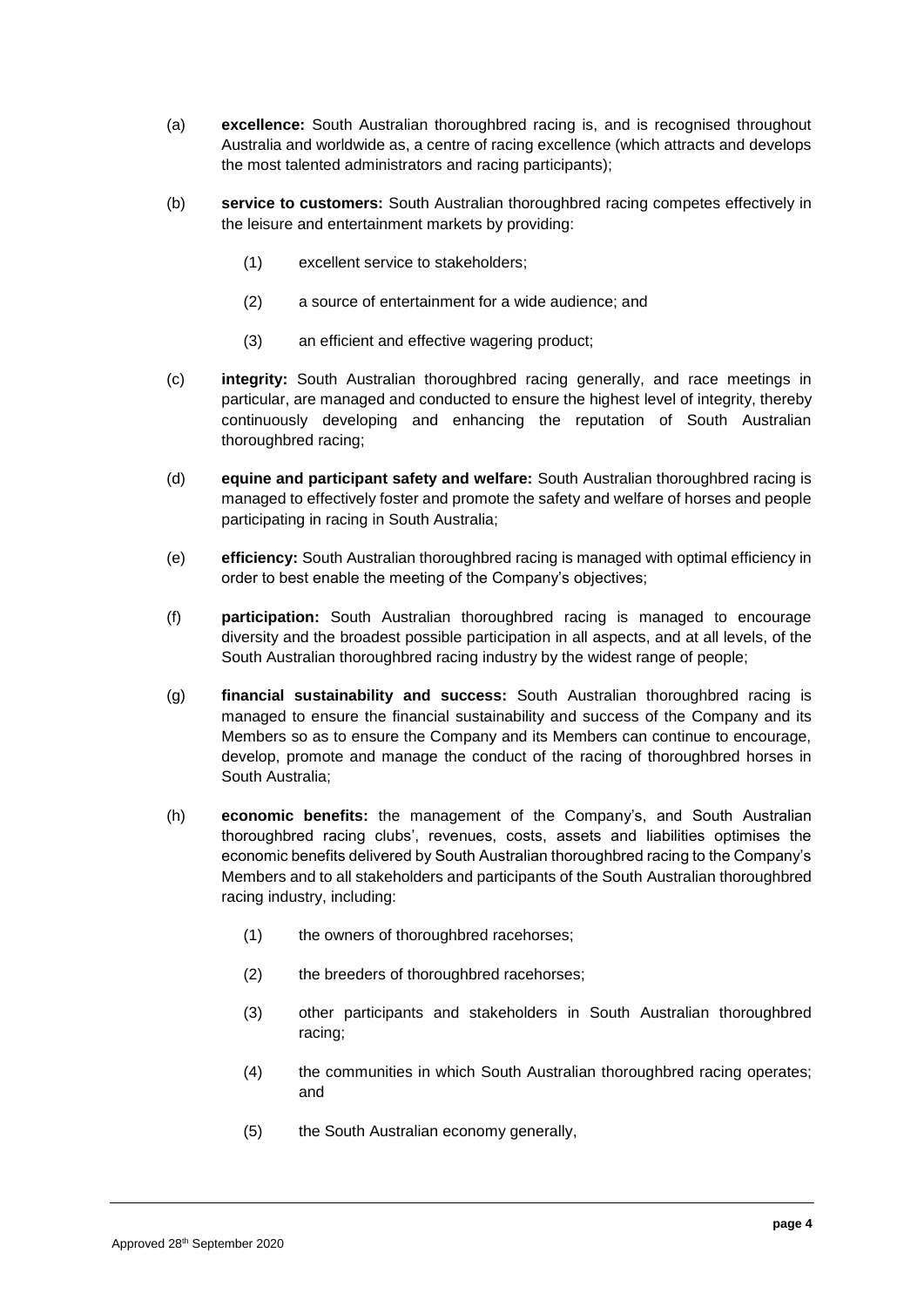for the purpose of encouraging, developing, promoting and managing the conduct of the racing of thoroughbred horses in South Australia;

- (i) **social obligations:** South Australian thoroughbred racing is conducted and managed to ensure that it meets its social obligations to South Australia and the communities in which it operates, including but not limited to:
	- (1) promoting South Australian country thoroughbred racing;
	- (2) encouraging responsible wagering and gaming; and
	- (3) optimising employment in the South Australian thoroughbred racing industry; and
- (j) **independence:** the Company conducts its operations and exercises its powers and functions in a manner which ensures the public confidence in the Company's integrity and independence from any improper external commercial influence.
- 6.2 In pursuing, and without limiting or detracting from, its primary purpose under clause [6.1](#page-5-0) the Company:
	- (a) will:
		- (1) oversee and support all South Australian thoroughbred racing clubs and members; and
		- (2) ensure that there exists a working relationship between the Company and all levels of government; and
	- (b) may, without limitation:
		- (1) accept any gift, loan or bequest, of any real or personal property, and apply that property to pursue and implement the Company's primary purpose;
		- (2) do anything else permitted by the law to pursue and implement the Company's primary purpose; and
		- (3) otherwise engage in any incidental or conducive activities that are not inconsistent with, and will directly or indirectly benefit, the Company's primary purpose.

# **7. Powers**

The Company has the following powers:

- (a) to establish and enforce rules, codes and regulations for the conduct of thoroughbred horse racing in South Australia not inconsistent with the Australian Rules of Racing;
- (b) to make rules in relation to the conduct of jockeys and trainers;
- (c) to actively inform all participants and provide details of all such rules, codes and regulations relating to thoroughbred horse racing;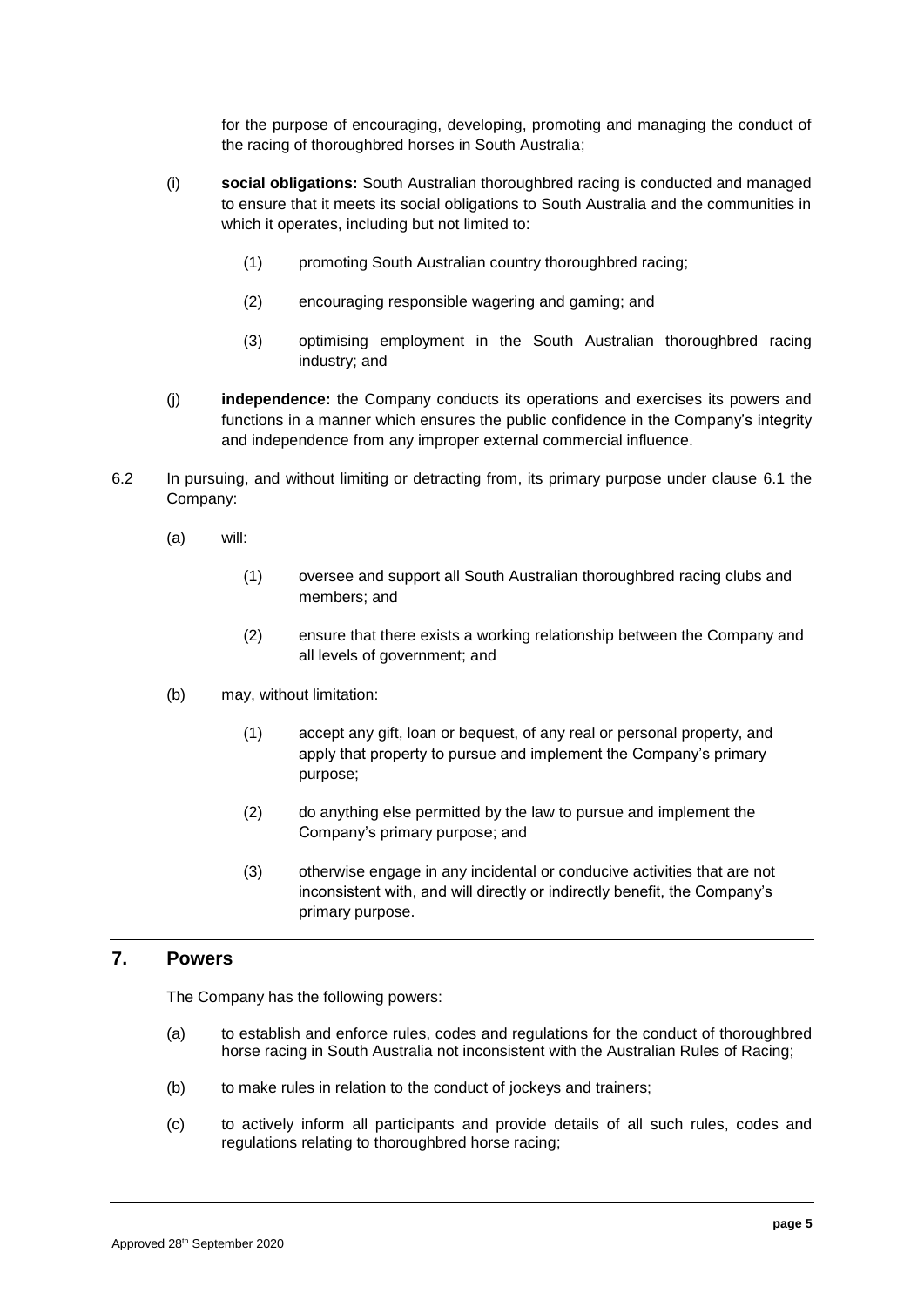- (d) to impose and collect sanctions, levies, fines or charges for the breach of any rules, codes or regulations by participants;
- (e) to issue licences to relevant persons in the industry and to administer the registration of relevant persons including but not limited to jockeys, trainers and others but excluding bookmakers and associated persons;
- (f) to issue amend and withdraw permits to racing clubs to conduct thoroughbred horse race meetings in South Australia;
- (g) to allocate dates for thoroughbred horse race meetings to racing clubs;
- (h) to publish racing dates and places and the racing calendar and approved special race meetings;
- (i) to enter into an agreement with a racing club (which has as its principal objective the encouragement of horse racing) to manage the business, operations and affairs of the racing club;
- (j) with the agreement of the body the subject of the enquiry or investigation, to conduct an enquiry, audit or any investigation of any aspect of the financial affairs, operations or conduct of any racing club or Member;
- (k) to implement and supervise apprentice programs for jockeys, trackwork riders and stable hands;
- (l) to represent South Australia on the board of Racing Australia and other national racing forums;
- (m) to engage handicappers, racing stewards and racing managers;
- (n) to provide assistance to racing clubs in relation to matters regarding marketing, sponsorship, and television, radio and internet broadcasting;
- (o) to lend money to any racing club, Member or Industry Stakeholder Group on any terms and conditions deemed fit by the Directors, including taking security over assets of the borrower, for the purpose of encouraging, developing, promoting and managing the conduct of the racing of thoroughbred horses in South Australia provided the conditions deemed fit by the Directors are not more favourable than those that would be provided by the Company to any third party in an arms-length dealing;
- (p) to prepare and implement plans and strategies for the management of the financial affairs of the thoroughbred horse racing code and for the development, promotion and marketing of the code;
- (q) to promote venues for the conduct of thoroughbred horse racing in South Australia;
- (r) to enter into negotiations or arrangements with any government or authority, whether municipal, local or otherwise that may seem conducive to the Company's objects;
- (s) to enquire into and deal with any matter relating to thoroughbred horse racing and to refer any such matter to stewards or others for investigation and report;
- (t) to acquire, hold, develop, manage and dispose of property;
- (u) to act as a trustee of any trust;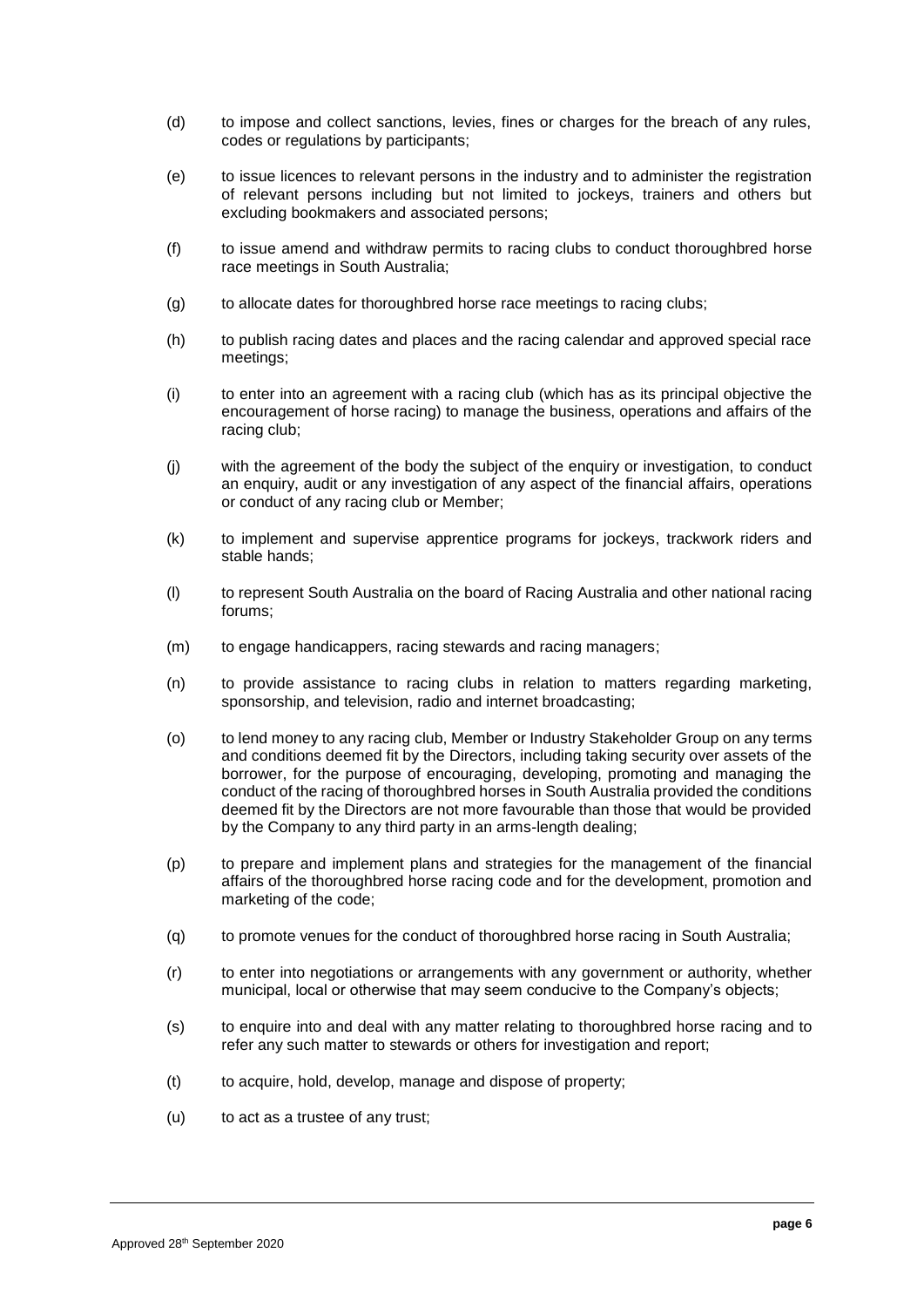- (v) to hold assets on trust for any participant in the thoroughbred horse racing industry in South Australia with the consent of that participant;
- (w) to negotiate or make arrangements with RSA, GRSA and HRSA in relation to the Racing Appeal Tribunal and the Racing Appeal Tribunal Rules;
- (x) to do all such acts, deeds, matters and things and to enter into and make such agreements as are incidental or conducive to the attainment of the objects of the Company; and
- (y) subject to this Constitution, to exercise any powers authorised by the Act.

# **8. Limited Liability of Members**

- 8.1 The liability of Members is limited.
- <span id="page-9-1"></span>8.2 Subject to clause [8.3,](#page-9-0) if the Company is wound up, present Members and past Members, who were Members at any time during the 12 months immediately before commencement of the winding up, must contribute to the Company's property an amount sufficient:
	- (a) to pay the Company's debts and liabilities and the costs, charges and expenses of the winding up; and
	- (b) to adjust the rights of the contributories among themselves.
- <span id="page-9-0"></span>8.3 Notwithstanding clause [8.2,](#page-9-1) no present Member or past Member need contribute more than \$2.00.
- <span id="page-9-2"></span>8.4 On a winding up:
	- (a) any surplus must be given to an institution:
		- (1) which has objects similar to the Company's objects and that is carried on for the primary purpose of the encouragement, promotion, development and management of the racing of thoroughbred horses in South Australia; and
		- (2) which cannot distribute its income and assets to its Members; and
	- (b) the Members may decide the institution. If they do not do so, the Supreme Court of South Australia may decide the institution.
- 8.5 If clause [8.4](#page-9-2) cannot be given effect, on a winding up, any surplus must be given to a public university or charitable public institution.

# **9. No Distribution to Members**

- 9.1 The Company's income and assets must be used solely to promote the Company's objects set out in clause [6.](#page-5-1)
- 9.2 The Company must not pay or distribute any profits, income or assets to the Members.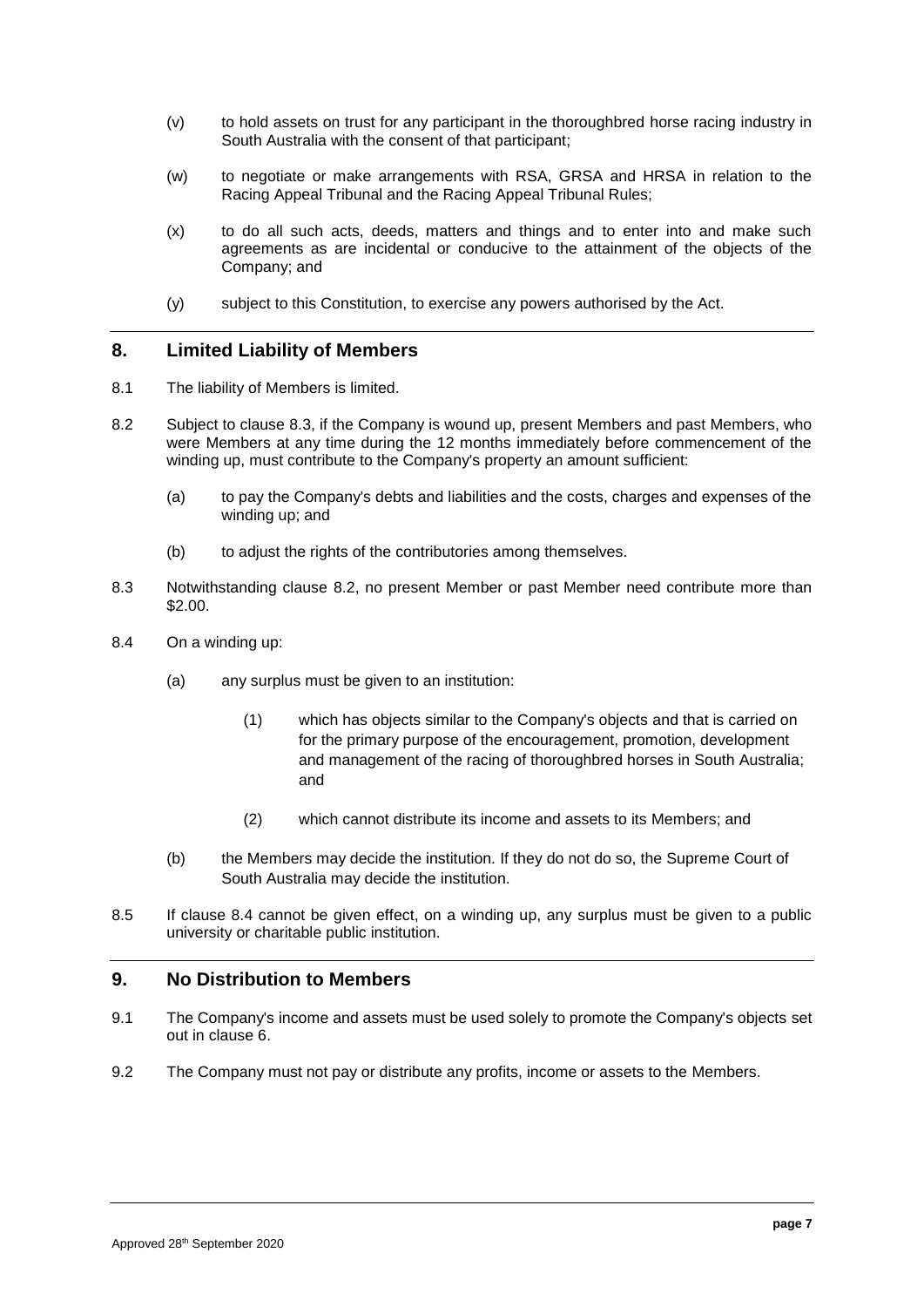- 9.3 This does not prevent the Company paying in good faith:
	- (a) reasonable remuneration to a Member or other person for services rendered to the Company;
	- (b) for goods supplied to the Company in the ordinary course of business;
	- (c) reasonable interest on money lent by a Member to the Company, or reasonable rent for premises let by a Member to the Company;
	- (d) out-of-pocket expenses incurred by a Member on behalf of the Company.

# **Part 2: Membership**

#### **10. Additional Members**

- 10.1 The Members may by resolution:
	- (a) admit new Members and impose, revoke or vary any conditions relating to the admission of new Members;
	- (b) create categories of membership and specify any obligations, rights or privileges that are attached to the categories of membership; and
	- (c) impose, revoke or vary any rules relating to membership including, without limitation, disciplinary matters and termination of membership.

#### **11. Resignation**

- 11.1 A Member may resign its membership by giving notice of resignation to the Company.
- 11.2 The Secretary must record the resignation in the Register.

# **12. Termination**

12.1 A Member's membership ceases if the Member is a body corporate, and a resolution is passed to wind it up (other than for reconstruction or amalgamation) or it becomes an externallyadministered body corporate.

# **Part 3: Proceedings of Members**

#### <span id="page-10-0"></span>**13. Annual General Meeting**

- 13.1 The Company must hold its Annual General Meeting no later than 31 October in each year.
- 13.2 The ordinary business of the Annual General Meeting is:
	- (a) the consideration and, if deemed appropriate, approval and confirmation of the minutes of the last Annual General Meeting;
	- (b) the consideration of the annual financial report, Directors' report and auditor's report;
	- (c) the fixing of the remuneration of the Board in accordance with clause [33;](#page-21-0)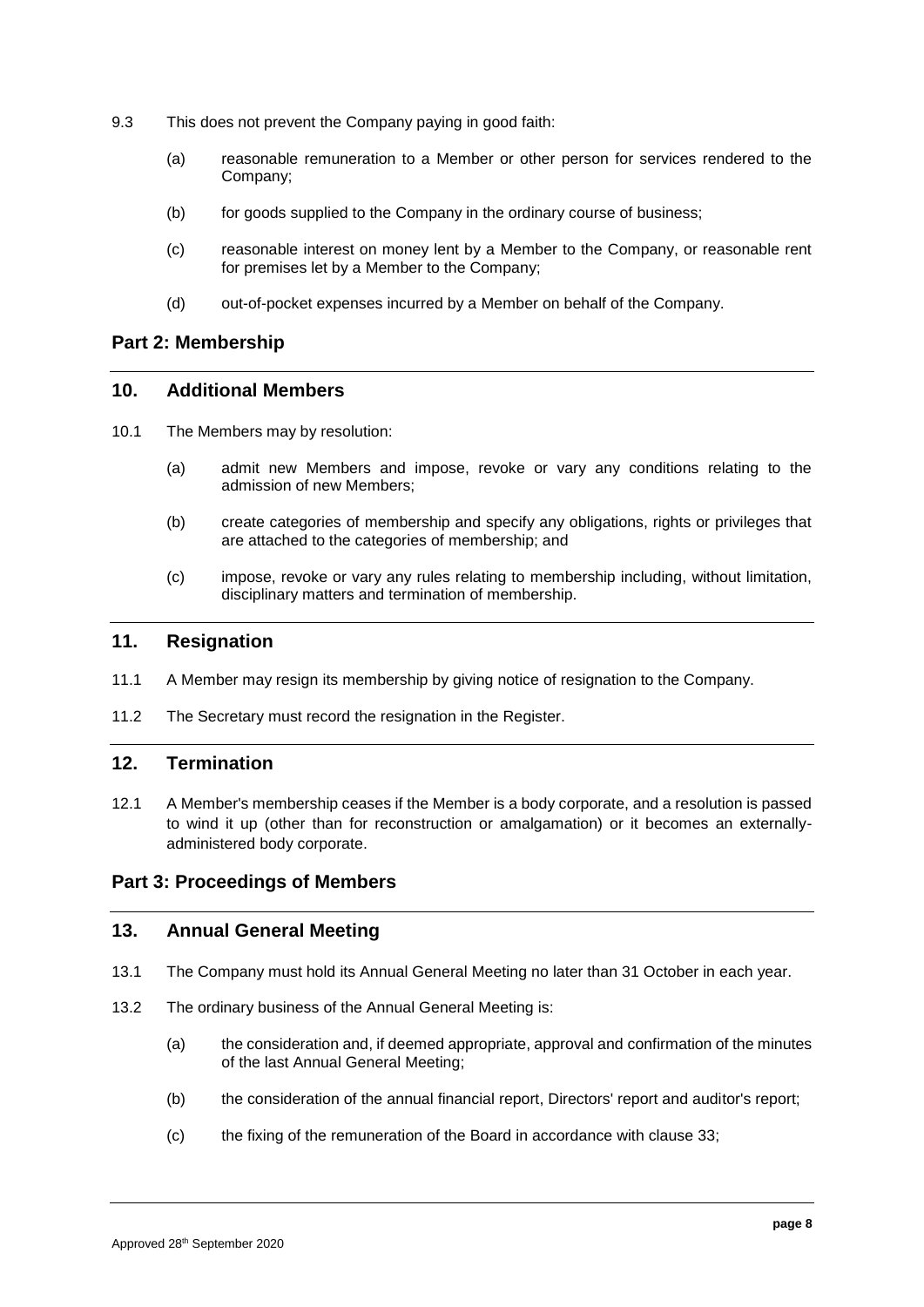- (d) the appointment of the auditor;
- <span id="page-11-1"></span>(e) consideration of the:
	- (1) Strategic Plan; and
	- (2) key performance indicators established by the Strategic Plan,

generally and in accordance with clause [50.4;](#page-29-0)

- <span id="page-11-2"></span>(f) consideration of the Company's performance against the Annual Budget for the prior financial year; and
- (g) consideration of the Annual Budget for the current financial year, generally and in accordance with clause [49.4.](#page-28-1)
- <span id="page-11-4"></span><span id="page-11-3"></span>13.3 The ordinary business of the Annual General Meeting must be considered at the Annual General Meeting, even if it is not referred to in the notice convening the meeting.
- 13.4 The Annual General Meeting may transact special business of which notice is given pursuant to clause [15.](#page-11-0)

#### **14. Special General Meetings**

- 14.1 The Board may, when it thinks fit, call a Special General Meeting for a time and place determined by the Board.
- 14.2 In accordance with the Act:
	- (a) the Board must call a Special General Meeting when requested by the Members specified in the Act; and
	- (b) the Members may call a Special General Meeting in accordance with the Act.

#### <span id="page-11-0"></span>**15. Notices of General Meetings**

- 15.1 At least one month's notice must be given of a General Meeting. However, unless prohibited by the Act, the Company may call on shorter notice:
	- (a) an Annual General Meeting, if all the Members entitled to attend and vote at the Annual General Meeting consent in writing beforehand; and
	- (b) any other General Meeting, if Members with at least 95% of the votes that may be cast at the meeting consent in writing beforehand.
- 15.2 Notice of a General Meeting must be given to Members, Directors and the auditor.
- 15.3 A notice of a General Meeting must:
	- (a) set out the place, date and time for the meeting;
	- (b) state the general nature of the meeting's business;
	- (c) if a Special Resolution is to be proposed at the meeting, set out an intention to propose the Special Resolution and state the Special Resolution to be proposed;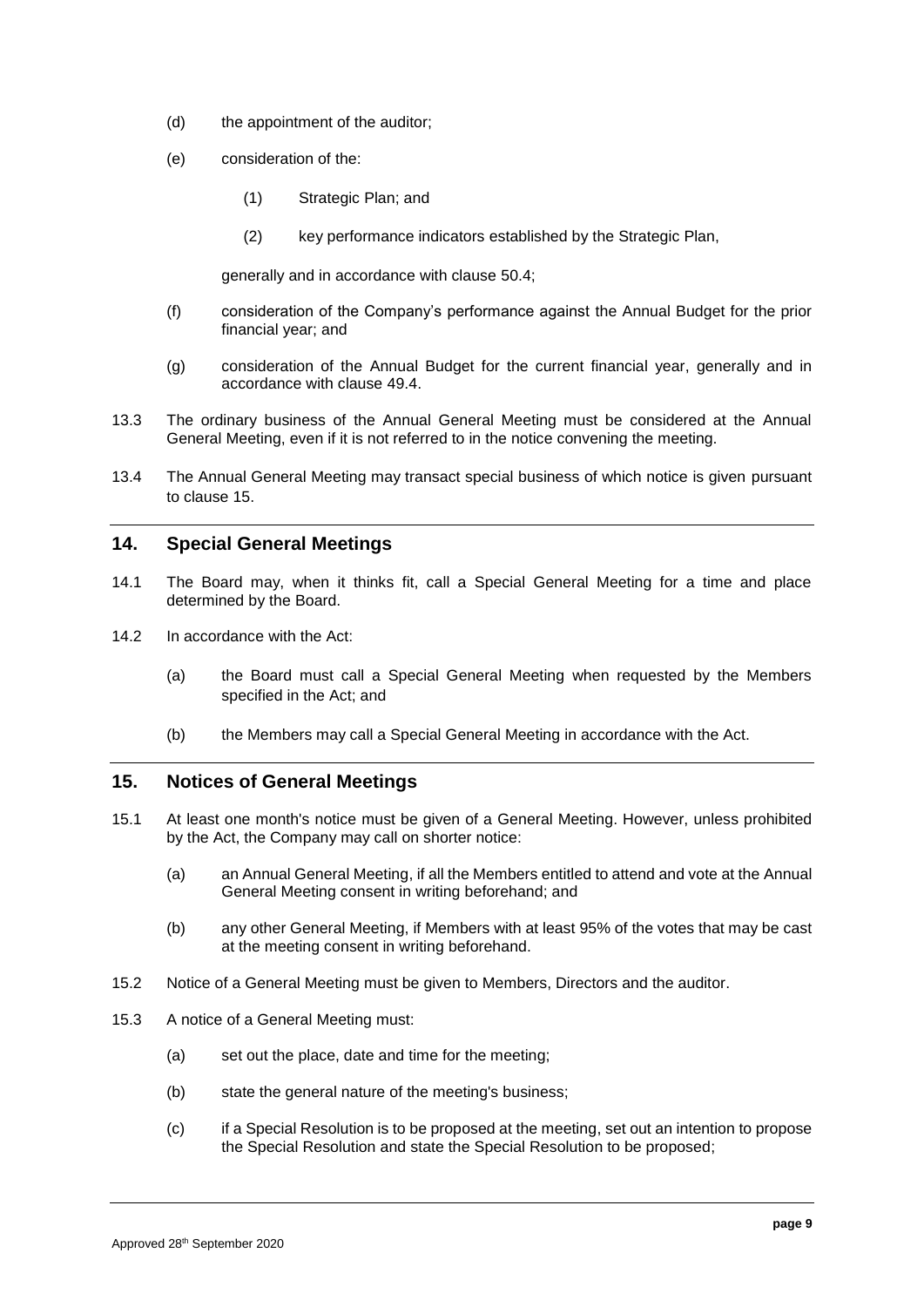- (d) if the General Meeting is an Annual General Meeting, be accompanied by:
	- (1) the Company's annual report for the immediately preceding financial year; and
	- (2) the most recent copies of the Strategic Plan and Annual Budget for consideration by Members at the Annual General Meeting in accordance with clauses [13.2\(e\),](#page-11-1) [13.2\(f\)](#page-11-2)[,13.2\(g\),](#page-11-3) [49.4](#page-28-1) and [50.4;](#page-29-0) and
- (e) contain anything else required by the Act.
- 15.4 Non-receipt of notice of a meeting, or failure to give proper notice of a meeting to a person entitled to receive it, does not invalidate anything done at the meeting if:
	- (a) the failure was accidental;
	- (b) the person gives notice to the Company that the person waives proper notice or agrees to the thing done at the meeting; or
	- (c) the person attends the meeting and:
		- (1) does not object at the start of the meeting to the holding of the meeting; or
		- (2) if the notice omitted an item of business, does not object to the consideration of the business when it is presented to the meeting.
- 15.5 Subject to clause [13.3,](#page-11-4) the only business that can be transacted at a General Meeting is the business set out in the notice convening the meeting.
- 15.6 Any Member may put forward a proposition or motion for consideration at a General Meeting by giving written notice to the Board at least 45 days before the relevant General Meeting.

#### **16. Quorum at General Meetings**

- 16.1 A quorum for a General Meeting is one hundred percent (100%) of the Members entitled to vote. The quorum must be present at the beginning of the meeting.
- 16.2 If a quorum is not present within 30 minutes after the time appointed for the General Meeting:
	- (a) if the meeting was called on the request of Members or by Members, the meeting is dissolved;
	- (b) any other meeting is adjourned to any day, time and place the Directors decide.
- 16.3 If a quorum is not present within 30 minutes after the time appointed for a General Meeting resumed after an adjournment, the meeting is dissolved*.*

# **17. Using Technology to Hold General Meetings**

- 17.1 The Company may hold a General Meeting at two or more venues using any technology that gives the Members as a whole a reasonable opportunity to participate, including to hear and be heard.
- 17.2 Anyone using such technology is taken to be present in person at the General Meeting.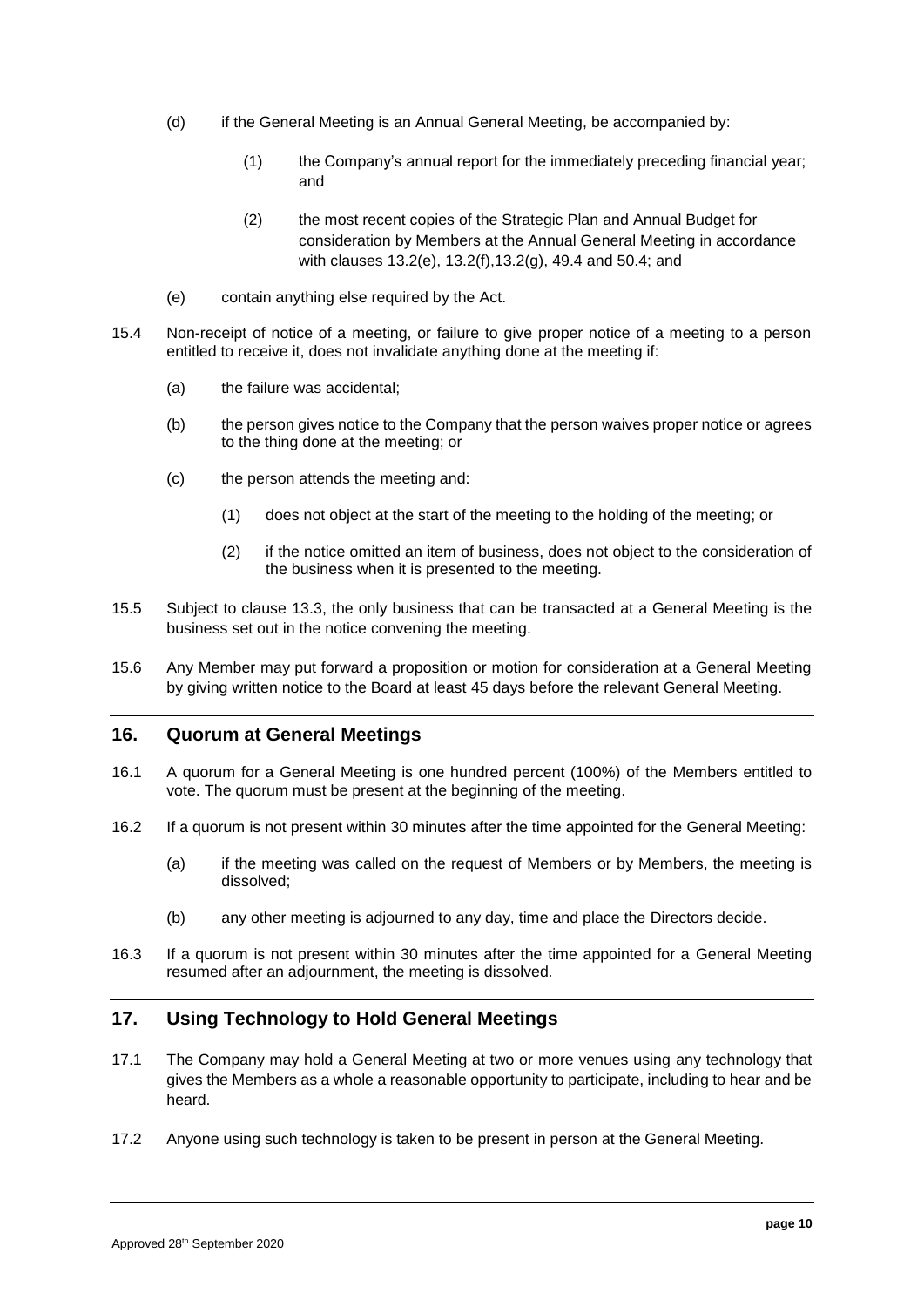# **18. Chair of General Meetings**

- 18.1 The Chairperson shall chair all General Meetings.
- 18.2 If there is no Chairperson, or if the Chairperson is not present within 10 minutes after the time appointed for the meeting or is unable or unwilling to act, the Deputy Chairperson may chair the meeting. If there is no Deputy Chairperson, or if the Deputy Chairperson is not present within 10 minutes after the time appointed for the meeting or is unable or unwilling to act, the Directors present must elect one of themselves to chair the meeting. If they do not do so, the Members present must elect a person to chair the meeting.

# **19. Regulation of General Meetings**

Subject to this Constitution and the law, the chair of the meeting may give necessary directions for the conduct of any General Meeting and the ruling of the chair of the meeting shall be final unless overruled by a resolution of the General Meeting.

#### **20. Adjournment**

- 20.1 The Chairperson may adjourn a General Meeting to any day, time and place.
- 20.2 The Chairperson must adjourn a General Meeting if the Members present with a majority of votes at the meeting agree or direct the Chairperson to do so.
- 20.3 When a General Meeting is adjourned, new notice of the resumed meeting must be given if the meeting is adjourned for more than a month.
- 20.4 Only unfinished business is to be transacted at a meeting resumed after an adjournment.

# **21. Decisions at General Meetings**

- 21.1 At General Meetings, Members may make a decision by passing a resolution.
- 21.2 Unless this Constitution or the law requires a Special Resolution, a resolution is passed if more than 50% of the votes cast by the Members entitled to vote are in favour of the resolution.
- 21.3 A resolution put to the vote at a General Meeting must be decided on a show of hands.
- 21.4 A declaration by the chair of the General Meeting that a resolution has on a show of hands been carried or lost and an entry to that effect in the minutes of the meeting shall be taken as conclusive evidence of the fact without the need to show the number or proportion of the votes recorded in favour of or against the resolution.

# **22. How many Votes a Member has**

- 22.1 At a General Meeting, on a show of hands, each Member present has one vote.
- 22.2 The chair of the General Meeting:
	- (a) does not have a casting vote; and
	- (b) may disregard any vote by a Member who is not entitled to vote.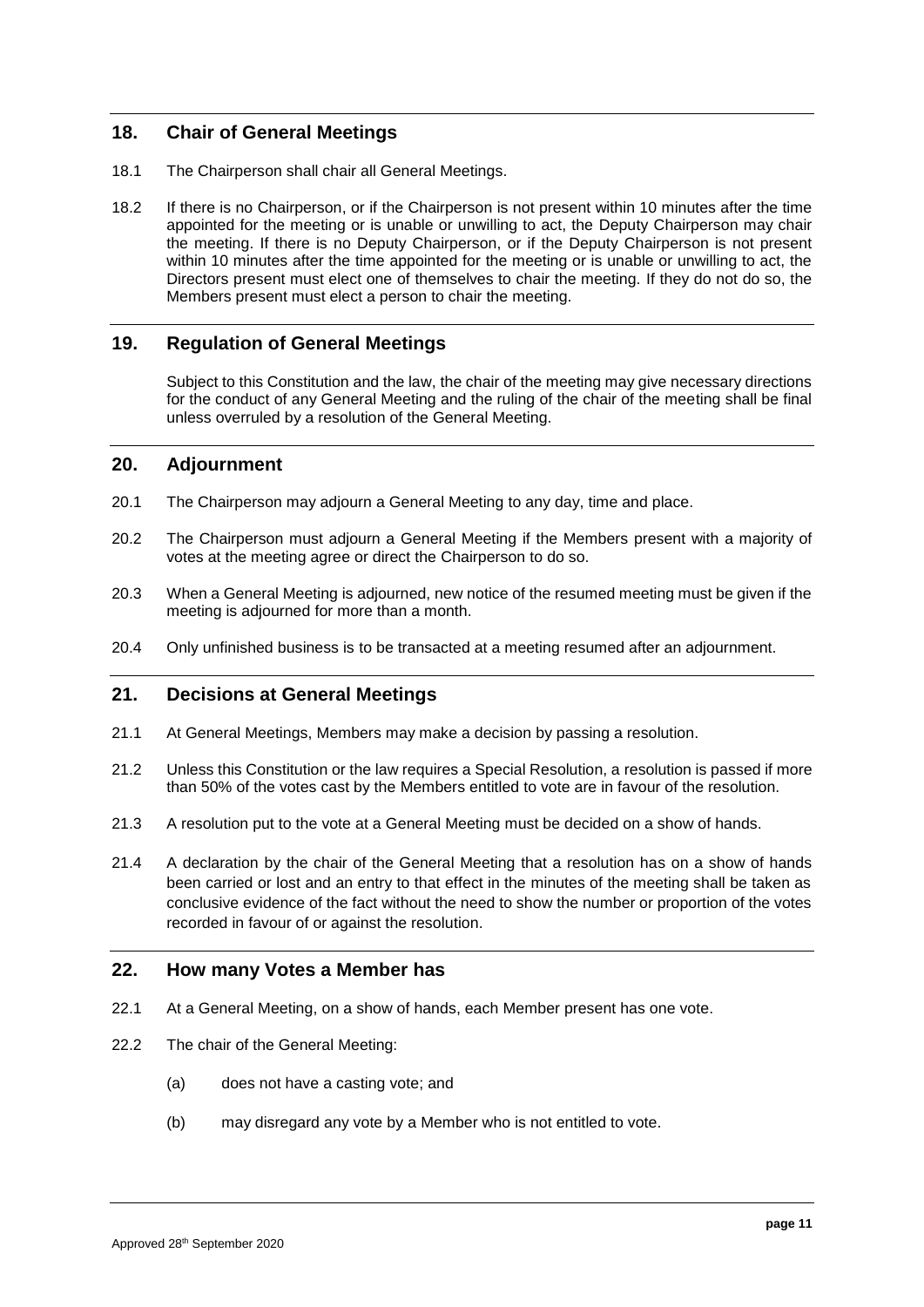# **23. Challenging a Right to Vote**

- 23.1 A challenge to a right to vote at a General Meeting may only be made:
	- (a) before the meeting, to the Board; or
	- (b) at the meeting, to the chair of the meeting.
- 23.2 The challenge must be decided by the chair of the meeting whose decision is final.

#### **24. Proxies**

- 24.1 A Member who is entitled to attend and cast a vote at a General Meeting may appoint another Member as the Member's proxy to attend and vote for the Member at the meeting.
- 24.2 An instrument appointing a proxy must:
	- (a) be in writing;
	- (b) be signed by the Member entitled to attend and vote at the meeting; and
	- (c) state the meeting at which the appointment may be used.
- 24.3 The Board shall have the power to prescribe the form of an instrument appointing a proxy from time to time. In the absence of a prescribed form of proxy, any instrument appointing a proxy which complies with the requirements contained within this Constitution is valid.
- 24.4 An instrument appointing a proxy may specify the manner in which the proxy is to vote in respect of a particular resolution, and where an instrument of proxy so provides, the proxy is not entitled to vote on the resolution except as specified in the instrument.
- 24.5 In the absence of any direction contained in the instrument appointing a proxy specifying the manner in which the proxy is to vote in respect of a particular resolution, the proxy may vote as the proxy thinks fit on any motion or resolution.
- <span id="page-14-0"></span>24.6 For an instrument appointing a proxy to be valid, the instrument appointing the proxy must be received by the Company (at the Office or at such other place as is specified for that purpose in the notice convening the General Meeting) no less than 48 hours before the time for holding the General Meeting at which the person named in the instrument proposes to vote.
- 24.7 A vote exercised in accordance with the terms of an instrument of proxy is valid despite:
	- (a) the previous death or unsoundness of mind of the appointing Member; or
	- (b) the revocation of the instrument (or of the authority under which the instrument was executed),

if no notice in writing of the death, unsoundness of mind or revocation has been received by the Company at the Office (or such other place as described in clause [24.6\)](#page-14-0) before the commencement of the meeting or adjourned meeting at which the instrument is used or the power is exercised.

24.8 No instrument appointing a proxy shall be treated as invalid merely because it does not contain: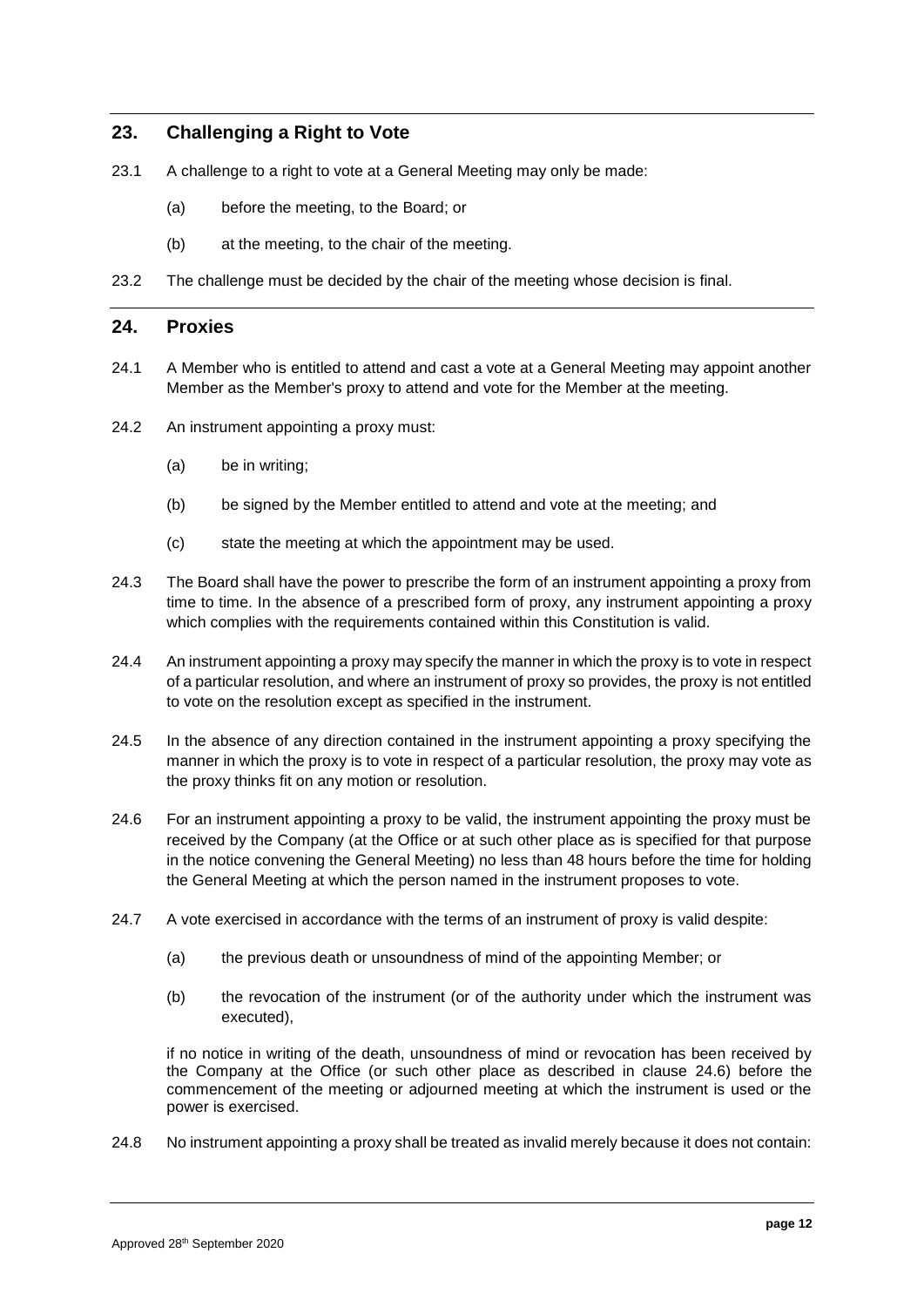- (a) the address of the appointor or of a proxy;
- (b) the proxy's name or the name of the office held by the proxy; or
- (c) in relation to any or all resolutions, an indication of the manner in which the proxy is to vote.
- 24.9 Where the instrument does not specify the name of a proxy, the instrument shall be taken to be given in favour of the chair of the General Meeting.

# <span id="page-15-0"></span>**25. Direct Voting**

- <span id="page-15-1"></span>25.1 The Board may determine that at any General Meeting, a Member who is entitled to attend and vote on a resolution at that meeting is entitled to a direct vote in respect of that resolution.
- <span id="page-15-2"></span>25.2 In this clause [25,](#page-15-0) a "**direct vote**" includes a vote delivered to the Company by post, or other electronic means approved by the Board, and "**direct voting**" means the process associated with the making of a direct vote.
- <span id="page-15-3"></span>25.3 The Board may prescribe rules to govern direct voting from time to time including specifications as to the form, method and timing of giving the direct vote in order for the vote to be valid, and the treatment of direct votes.
- 25.4 A direct vote on a resolution at a General Meeting in accordance with clause [25](#page-15-0) is of no effect and will be disregarded, if:
	- (a) at the time of the resolution, the person who cast the direct vote:
		- (1) is not entitled to vote on the resolution; or
		- (2) would not be entitled to vote on the resolution if the person were present at the meeting at which the resolution is considered;
	- (b) had the vote been cast in person at the meeting at which the resolution is considered:
		- (1) the vote would not be valid; or
		- (2) the Company would be obliged to disregard the vote;
	- (c) subject to any rules prescribed by the Board, the person who cast the direct vote is present in person at the meeting at the time the resolution is considered; or
	- (d) if the direct vote was cast otherwise than in accordance with any regulations, rules and procedures prescribed by the Board under clauses [25.1,](#page-15-1) [25.2](#page-15-2) or [25.3.](#page-15-3)

# **26. Circulating Resolutions**

26.1 The Company may pass a resolution, without a general meeting being held, if all the Members entitled to vote on the resolution sign a document containing a statement that they are in favour of the resolution set out in the document.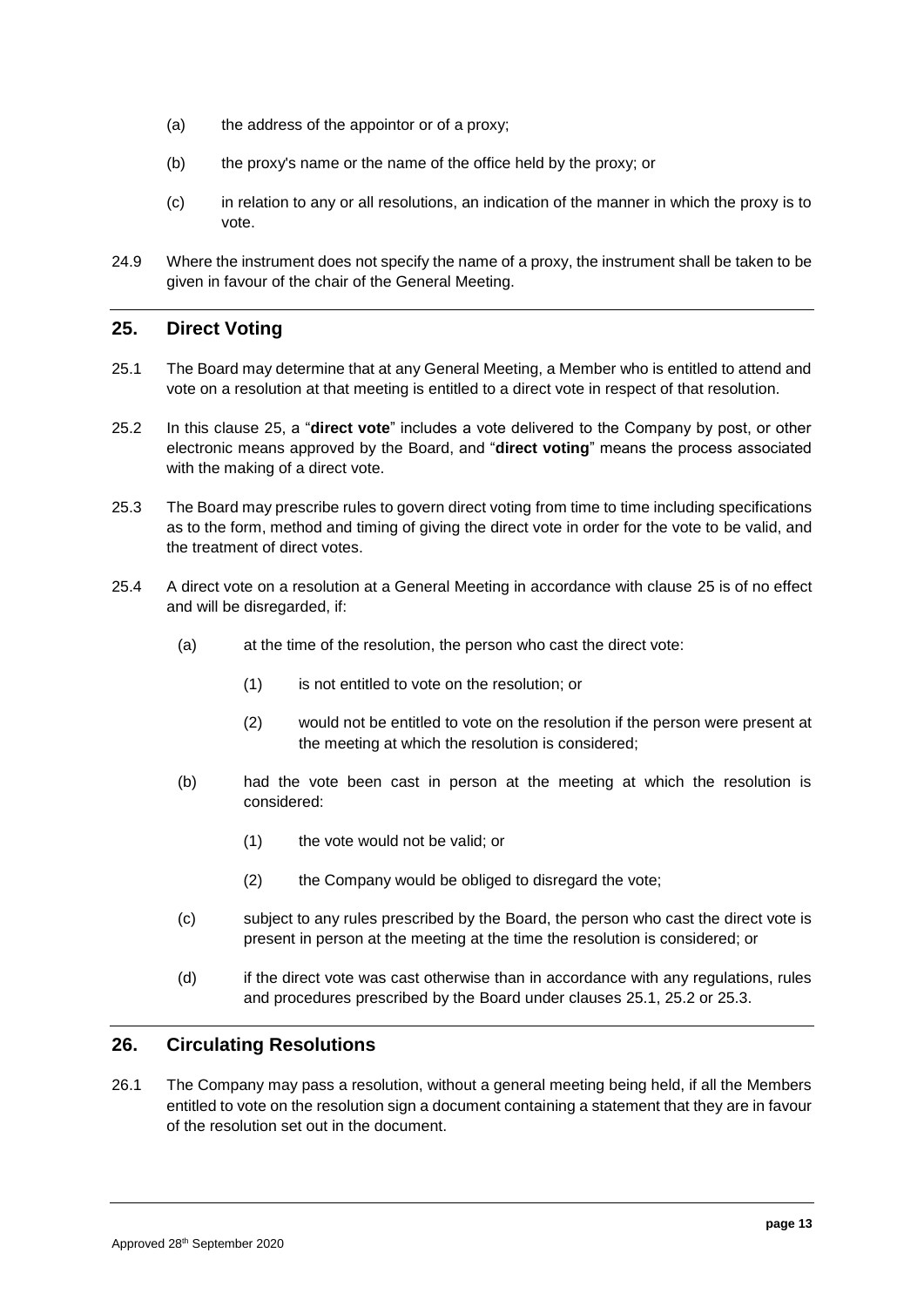- 26.2 Separate copies of a document may be used for signing by Members, if the wording of the resolution and statement is identical in each copy.
- 26.3 The resolution is passed when the last Member signs.

# **Part 4: Board of Directors**

# <span id="page-16-2"></span>**27. Composition of Board**

<span id="page-16-3"></span>27.1 The Company will have no more than seven (7) Directors and, to the extent reasonably practicable, the Company will have seven (7) Directors.

#### <span id="page-16-1"></span>**28. Director Eligibility**

- <span id="page-16-0"></span>28.1 A person is not eligible for appointment as a Director if that person:
	- (a) is, or has been in the twelve (12) months immediately prior to that person's purported appointment:
		- (1) a committee member of;
		- (2) involved in the management of; or
		- (3) employed by,
		- an:
			- (4) Incorporated Racing Club;
			- (5) Industry Stakeholder Group; or
			- (6) Principal Racing Authority (other than the Company),
	- (b) is a "licensed person" under the Australian Rules of Racing;
	- (c) has previously been found guilty or liable by a competent court, tribunal, racing authority or regulatory body, or admitted guilt or liability, in respect of any breach of directors' duties or fiduciary duties, misleading or deceptive conduct or conduct involving dishonesty or a lack of good faith;
	- (d) has one or more prior criminal convictions;
	- (e) has previously been expelled or suspended from membership of any club that is registered under applicable law as a corporation or incorporated association;
	- (f) has a material personal interest that would, in the Members' view, prejudice his or her ability to act independently on an ongoing basis;
	- (g) is the subject of circumstances that would cause that person to vacate office under clause [31.2](#page-20-0) if that person were an existing Director;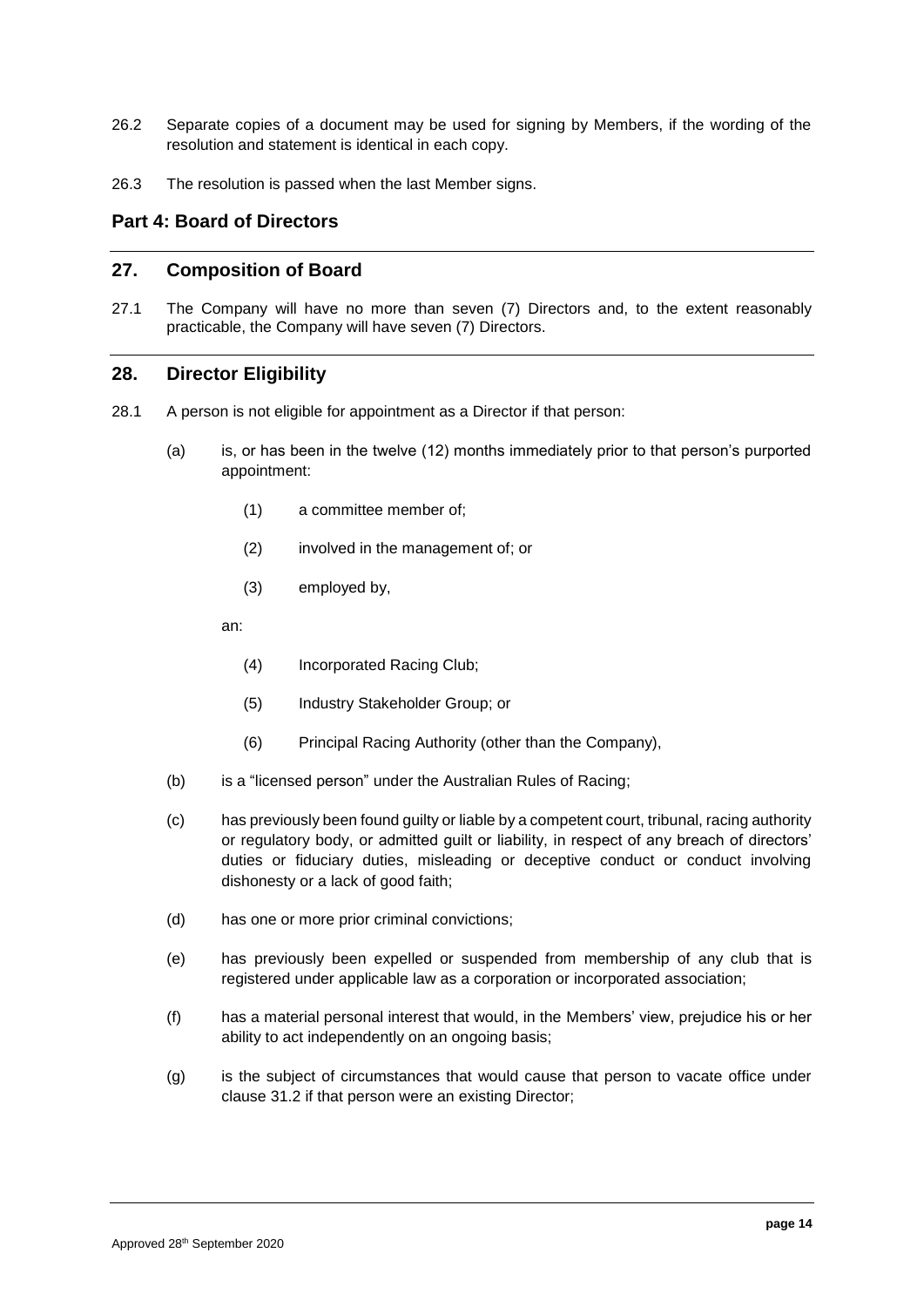- (h) has not provided the Company with all information reasonably requested and consents to the Company undertaking such enquiries to are necessary to determine that the individual meets the eligibility criteria in this clause [28.1;](#page-16-0)
- (i) has not provided a declaration that he or she meets those criteria and requirements; and
- (j) is under 18 years of age; and
- (k) does not have an appropriate understanding of the duties and obligations imposed on the Board and an appropriate level of financial literacy.
- <span id="page-17-5"></span>28.2 The DSP may determine that a person is eligible for election, despite the application of clause [28.1,](#page-16-0) if the DSP unanimously resolve that there are mitigating circumstances and the relevant matter should be disregarded.

# <span id="page-17-4"></span>**29. Appointment of Directors by Director Selection Panel**

- <span id="page-17-0"></span>29.1 The Company shall establish and maintain a five (5) person Director Selection Panel (**DSP**).
- <span id="page-17-6"></span>29.2 The aim of the DSP is to assist the Company by ensuring the Board is comprised of persons with an appropriate composition of skills and experience and who act in the best interests of the Company as a whole.
- <span id="page-17-2"></span><span id="page-17-1"></span>29.3 The role of the DSP is to:
	- (a) identify and review the Board's skills mix (and any gaps in the skills of the Board);
	- (b) review potential candidates for any position as a Director;
	- (c) consider:
		- (1) nominations under clause [30.4;](#page-19-0) and
		- (2) applications provided to it under clause [31.5;](#page-20-1)
	- (d) provide recommendations to the Minister concerning the suitability of candidates referred to in clauses [29.3\(b\)](#page-17-1) and [29.3\(c\);](#page-17-2)
	- (e) report to Members and the Minister in accordance with clause [29.12\(b\);](#page-18-0)
	- (f) appoint persons as Directors of the Company in accordance with clause [29.15;](#page-19-1) and
	- (g) fill casual vacancies in accordance with clause [32.](#page-20-2)
- <span id="page-17-3"></span>29.4 Subject to clause [29.5](#page-18-1) and clause [29.6,](#page-18-2) the DSP shall be comprised of:
	- (a) one (1) person appointed by SAJC from time to time;
	- (b) one (1) person appointed by CRSA from time to time; and
	- (c) three (3) persons, each of which are endorsed by the Minister from time to time.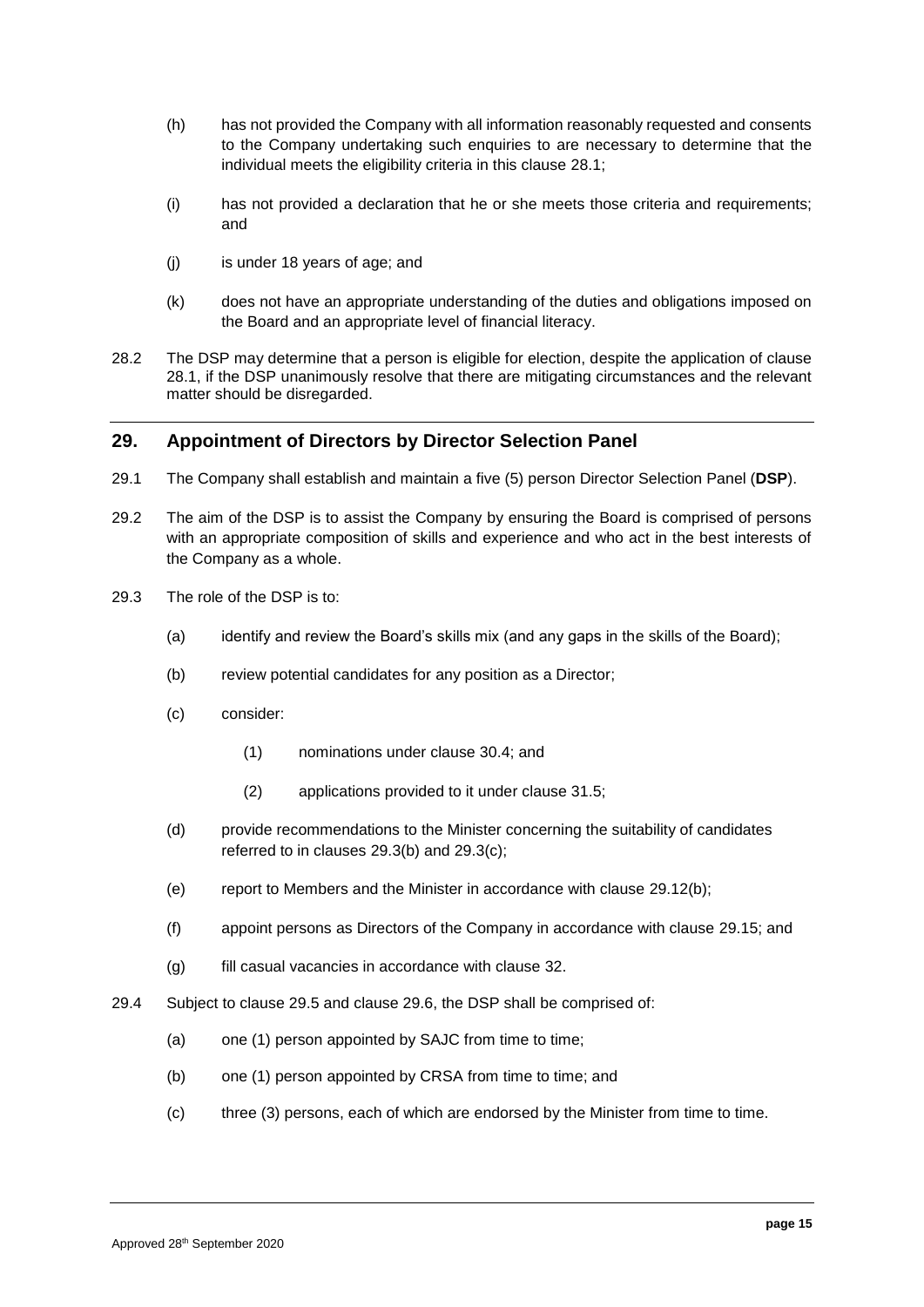- <span id="page-18-1"></span>29.5 A person who is, or has been in the three (3) years prior to their purported appointment, a Director of the Company, is not eligible to be appointed as a member of the DSP.
- <span id="page-18-2"></span>29.6 An appointee's appointment under clause [29.4](#page-17-3) is capable of revocation by the relevant appointor at any time.
- 29.7 The DSP must have a chair, who is to be nominated by the DSP by a simple majority decision.
- 29.8 A quorum at a meeting of the DSP is three (3) persons, one (1) of which must be an appointee of SAJC or CRSA under clause [29.4.](#page-17-3) No business may be transacted at a meeting of the DSP unless a quorum is present.
- 29.9 A resolution of the DSP is passed by a simple majority of votes cast.
- 29.10 Each member of the DSP shall have one vote.
- 29.11 Subject to this clause [29](#page-17-4) and all applicable laws, the DSP may (acting reasonably) decide its own procedures from time to time.
- <span id="page-18-5"></span>29.12 Where the DSP is reviewing candidates for election under this clause [29,](#page-17-4) it
	- (a) should have regard to which:
		- (1) personal and professional skills (including, but not limited to, financial literacy and corporate governance knowledge and experience);
		- (2) diversity (including, but not limited to gender, ethnicity and age); and
		- (3) experience,

it considers will enhance the Board's composition; and

- <span id="page-18-3"></span><span id="page-18-0"></span>(b) will report (via the chair of the DSP, in writing) to:
	- (1) the Minister; and
	- (2) the Members,

explaining the process followed, listing the proposed individuals, setting out its recommendations and explaining its rationale.

- 29.13 When making its recommendation of one or more candidates to the Minister under clause [29.12\(b\)\(1\),](#page-18-3) the DSP shall:
	- (a) have regard to the number of positions on the Board that require filling; and
	- (b) only recommend a number of candidates equal to the number of positions on the Board that require filling.
- <span id="page-18-4"></span>29.14 The Minister, having considered the recommendations of the DSP under clause [29](#page-17-4) and provided to him or her under clause [29.12\(b\)\(1\):](#page-18-3)
	- (a) may elect to endorse each person recommended by the DSP; and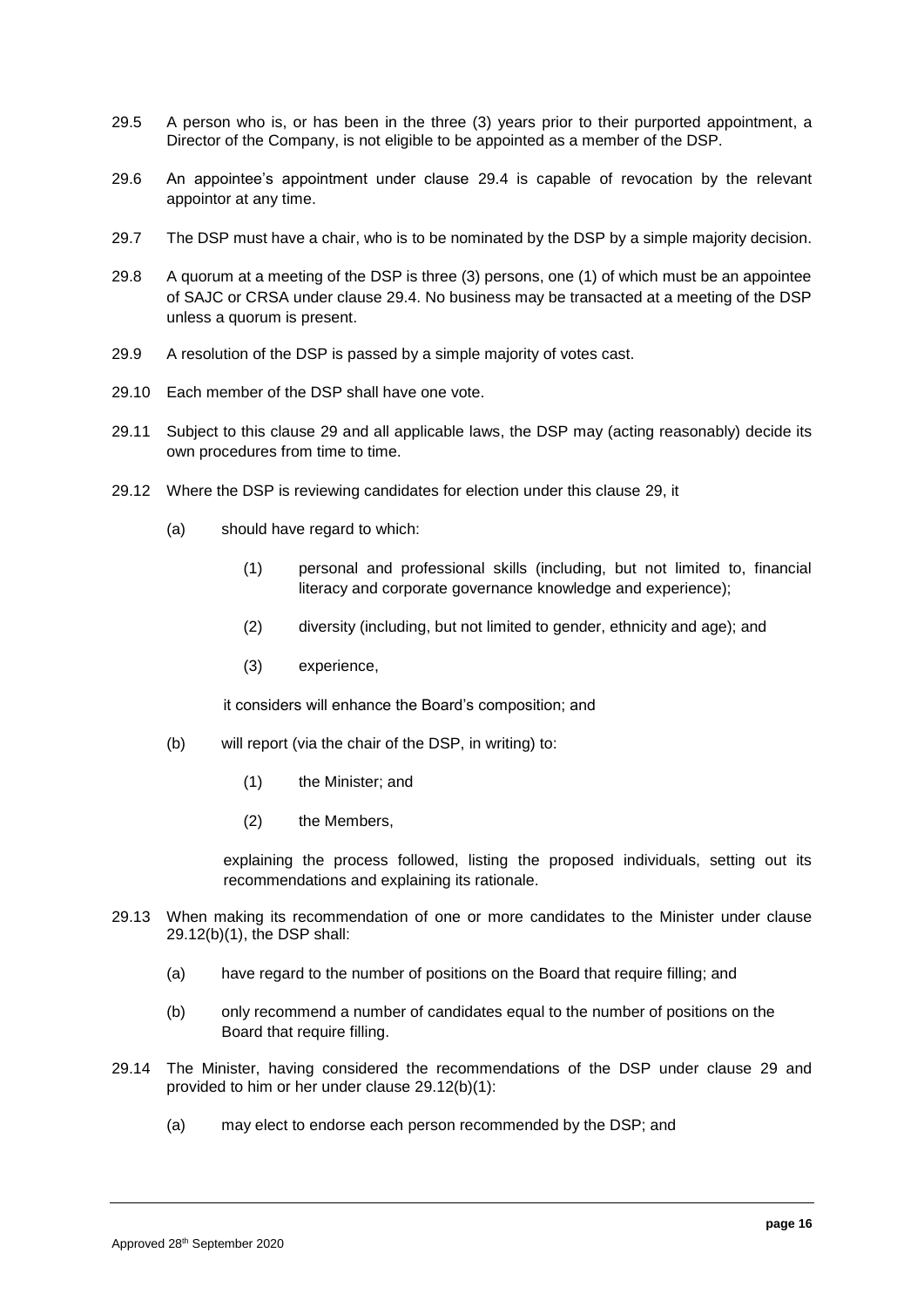- <span id="page-19-1"></span>(b) must communicate any endorsement (or lack thereof) to the DSP.
- <span id="page-19-4"></span>29.15 The DSP may, by resolution, appoint any person (subject to clause [28\)](#page-16-1) as a Director, provided that:
	- (a) the selected person:
		- (1) has been:
			- (A) endorsed by the Minister in accordance with clause [29.14;](#page-18-4)
			- (B) approved by Consumer and Business Services as suitable to hold that office; and
		- (2) consents to the appointment in writing; and
	- (b) the number of Directors does not exceed the maximum number determined under clause [27.](#page-16-2)
- <span id="page-19-5"></span><span id="page-19-3"></span><span id="page-19-2"></span>29.16 If Consumer and Business Services does not approve the selected person as required by clause  $29.15(a)(1)(B)$ , the DSP must meet within fourteen  $(14)$  days after receiving a negative response from Consumer and Business Services and select another candidate in the place of that person. For the avoidance of doubt, this clause [29](#page-17-4) will apply to that selection and appointment.
- 29.17 Without limiting this clause [29,](#page-17-4) the endorsement of the Minister and approval of Consumer and Business Services must be obtained in relation to a candidate selected by the DSP under clause [29.16.](#page-19-3)

#### **30. Term and Tenure**

- <span id="page-19-8"></span>30.1 Subject to clause [32.3,](#page-21-1) each Director shall be appointed for a three (3) year term, unless the Director vacates the office before the expiry of the term.
- 30.2 Subject to this Constitution, a Director's term of office commences upon the later of:
	- (a) the passage of the resolution of the DSP occurring in accordance with clause [29.15;](#page-19-4) and
	- (b) the person consenting in accordance with clause  $29.15(a)(2)$ .
- <span id="page-19-7"></span>30.3 At the end of a Director's three (3) year term, the Director must retire.
- <span id="page-19-0"></span>30.4 Subject to clause [30.5,](#page-19-6) a Director who retires under clause [30.3](#page-19-7) is eligible to nominate for reappointment.
- <span id="page-19-6"></span>30.5 Subject to clause [32.3,](#page-21-1) a person who has served as a Director for a period of three (3) consecutive terms (i.e. nine (9) consecutive years) is not eligible to be elected as a Director until the next Annual General Meeting which is held at least three (3) years after the date of conclusion of their last term as a Director.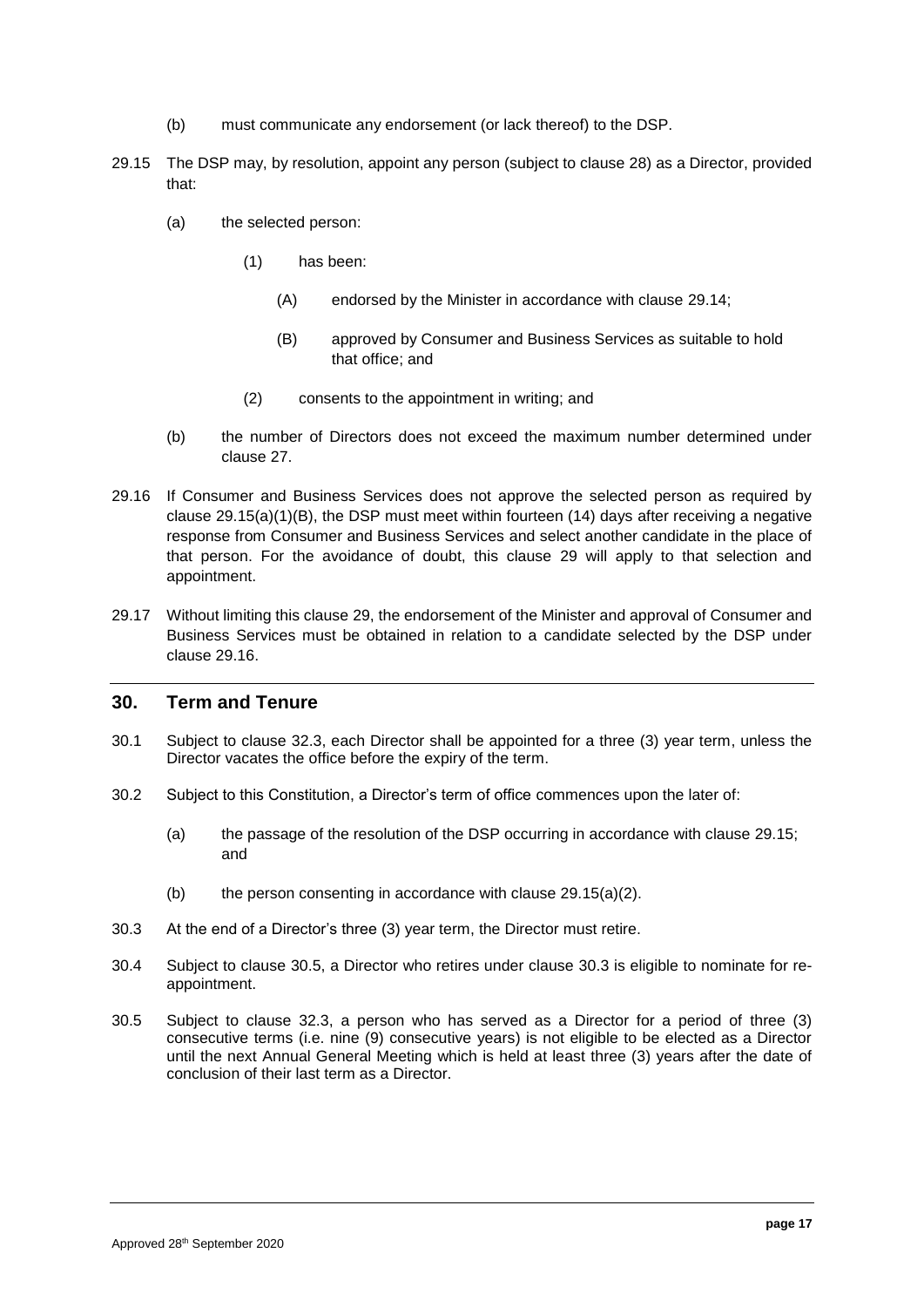# **31. Vacation of office**

- 31.1 The Members may at any time, by resolution passed in General Meeting, remove any Director from office.
- <span id="page-20-0"></span>31.2 In addition to the circumstances in which the office of a Director may become vacant under the Act and this Constitution, the office of a Director becomes vacant if the Director:
	- (a) is the subject of circumstances that would cause that person to be ineligible for appointment under clause [28.1](#page-16-0) (subject to clause [28.2\)](#page-17-5) if that person was not an existing Director;
	- (b) dies;
	- (c) suffers from mental or physical incapacity;
	- (d) resigns by notice in writing to the Company;
	- (e) is absent without the consent of the Board from meetings of the Board held during a consecutive six (6) month period;
	- (f) becomes of unsound mind or a person whose person or estate is liable to be dealt with in any way under the law relating to mental health;
	- (g) is found guilty or liable by a competent court, tribunal, racing authority or regulatory body, or admitted guilt or liability, in respect of any breach of directors' duties or fiduciary duties, misleading or deceptive conduct or conduct involving dishonesty or a lack of good faith;
	- (h) is convicted of any offence leading to imprisonment;
	- (i) is expelled or suspended from membership of any club that is registered under applicable law as a corporation or incorporated association;
	- (j) was previously the subject of an event described under clauses [31.2\(g\), 31.2\(h\)](#page-20-0) or [31.2\(i\)](#page-20-0) and that fact, not having been disclosed earlier, becomes known to the Company; or
	- (k) would otherwise be prohibited from being a director of a corporation under the Act.
- 31.3 The Secretary must externally advertise all Director vacancies.
- <span id="page-20-3"></span>31.4 All applications received by the Company in response to an advertisement for a Director vacancy will be directed to the Secretary.
- <span id="page-20-1"></span>31.5 The Secretary must forward a copy of all applications received by the Company under clause [31.4](#page-20-3) to the DSP.

# <span id="page-20-2"></span>**32. Casual Vacancies filled by DSP**

<span id="page-20-4"></span>32.1 The DSP may, subject to clause [32.2,](#page-21-2) at any time resolve to appoint any person as a Director to fill a casual vacancy, provided that the selected person consents to the appointment.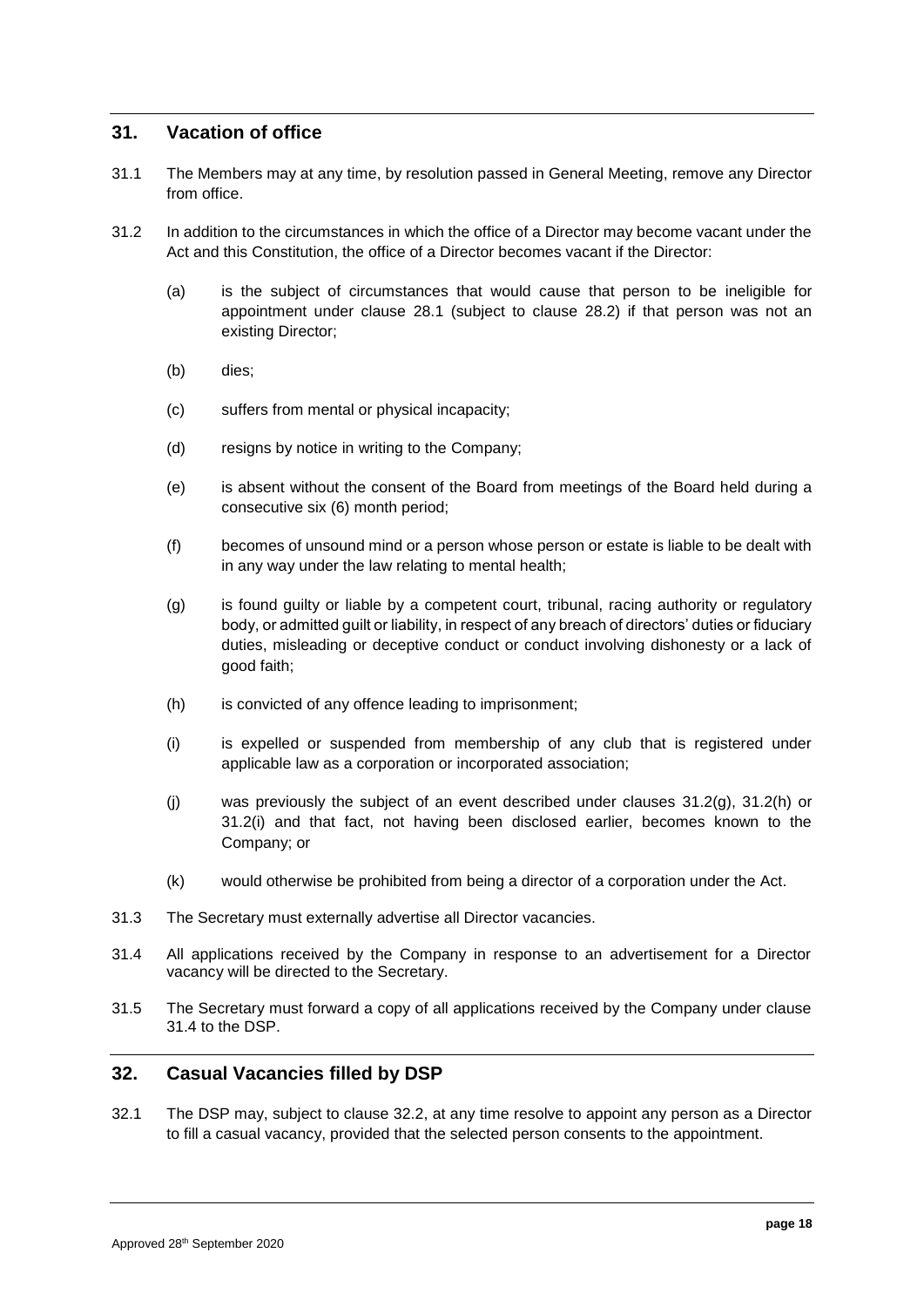- <span id="page-21-2"></span>32.2 When making an appointment under clause [32.1,](#page-20-4) the DSP must:
	- (a) prior to the appointment, obtain:
		- (1) the Minister's endorsement of that person; and
		- (2) approval of Consumer and Business Services; and
	- (b) have regard to:
		- (1) its aim under clause [29.2;](#page-17-6) and
		- (2) the factors listed in clause [29.12\(a\).](#page-18-5)
- <span id="page-21-1"></span>32.3 Notwithstanding clause [30.1,](#page-19-8) any Director appointed to the Board to fill a casual vacancy under this clause [32](#page-20-2) holds office for the balance of the relevant three (3) year term (attributable to the Director whose office was vacated), at which time he or she will be eligible to be appointed again in accordance with this Constitution.
- 32.4 Any portion of a three (3) year term served filling a casual vacancy pursuant to this clause [32](#page-20-2) shall count as if a full three (3) year term had been served by that Director for the purposes of a person's maximum tenure under clause [30.5.](#page-19-6)

# <span id="page-21-0"></span>**33. Director Remuneration**

- <span id="page-21-3"></span>33.1 The Board will be paid the aggregate remuneration that the Members determine by resolution.
- 33.2 Each Director's remuneration, which shall be a portion of the aggregate remuneration determined under clause [33.1,](#page-21-3) shall be as determined by the Members.
- 33.3 If requested by the relevant Director(s), the Company must pay the reasonable travelling and other expenses that are properly incurred by the Directors:
	- (a) in attending Board Meetings or any meetings of committees;
	- (b) in attending any General Meetings of the Company; and
	- (c) in connection with the Company's business.
- 33.4 A Director may be paid for services rendered to the Company in a professional or technical capacity, only if:
	- (a) the provision of the service has been unanimously approved by a resolution of the Board; and
	- (b) the amount payable is on reasonable commercial terms and has been unanimously approved by a resolution of the Board.

# **Part 5: Powers of the Board**

# **34. General Powers**

34.1 The business of the Company is managed by or under the direction of the Board.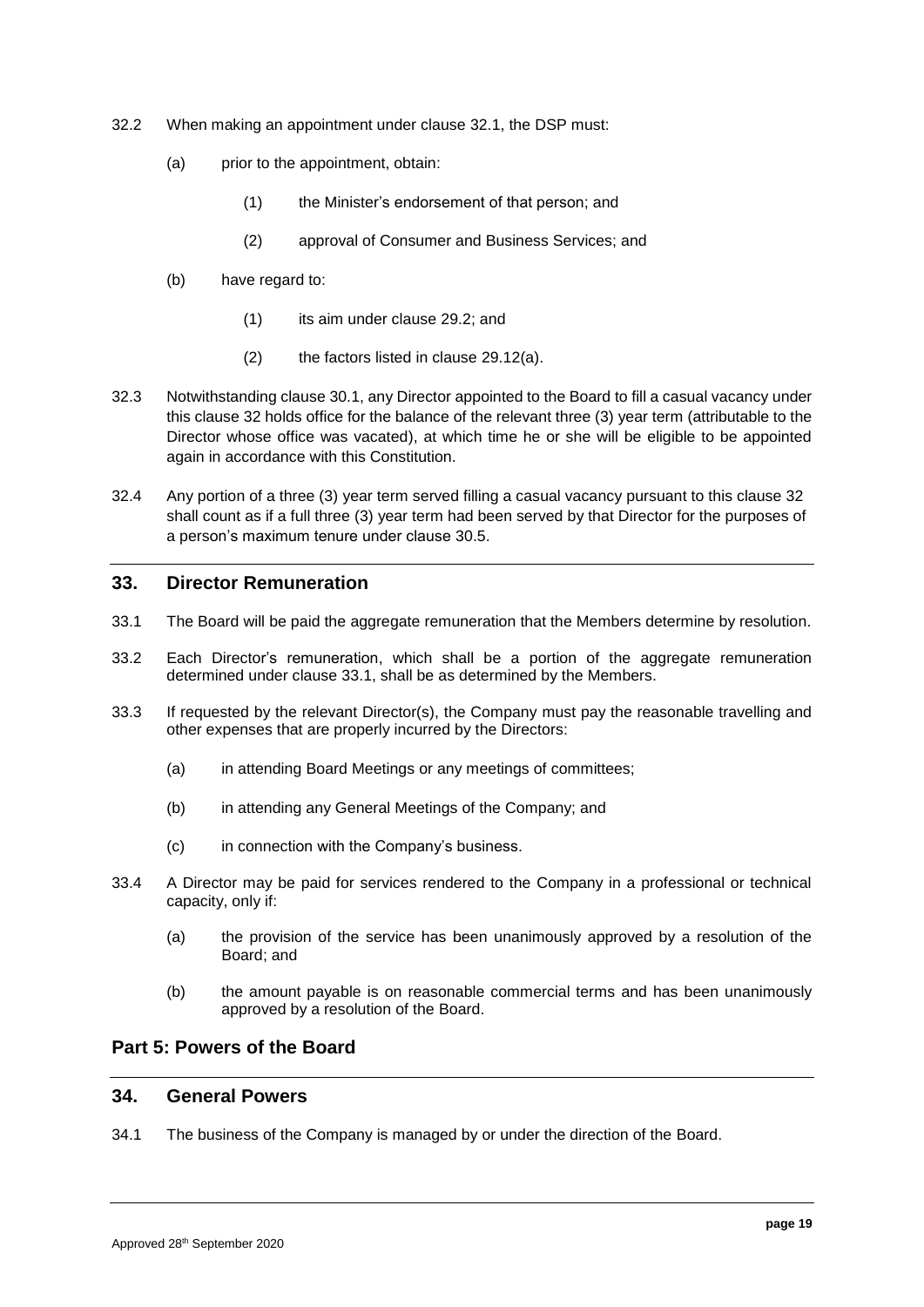34.2 The Board may exercise all the powers of the Company except any powers that the Act or this Constitution requires the Company to exercise in General Meeting.

# <span id="page-22-1"></span>**35. The Seal and Execution of Documents**

- 35.1 Subject to clause [36,](#page-22-0) the Company may only execute a document if authorised by the Board to do so.
- 35.2 The Company may execute a document without using its Seal if the document is signed by:
	- (a) two Directors of the Company; or
	- (b) a Director and a Secretary of the Company.
- 35.3 This clause [35](#page-22-1) does not limit the ways in which the Company may execute a document (including a deed).

#### <span id="page-22-0"></span>**36. Negotiable Instruments**

Notwithstanding clause [35,](#page-22-1) the Board may decide how negotiable instruments (including cheques) may be signed, drawn, accepted, endorsed or otherwise executed.

# **37. Board may Delegate to Committees**

- 37.1 Any of the powers of the Board (other than powers which must by law be dealt with by Directors as a board) may be delegated by the Board to a committee consisting of such persons as the Board thinks fit. Any such delegation may be made upon such terms and conditions and subject to such restrictions as the Board thinks fit. The Board may at any time withdraw or vary any such powers.
- 37.2 A committee to which any powers have been delegated by the Board must exercise the powers in accordance with any directions given by the Board.
- 37.3 Unless the Board has determined which member of a committee is to be chairperson of meetings of the committee, the members of a committee may elect one of their number as chairperson. If a meeting of a committee is held and:
	- (a) a chairperson has not been determined by the Board or elected by the members of the committee; or
	- (b) the chairperson is not present within ten (10) minutes after the time appointed for the holding of the meeting or is unable or unwilling to act,

the members involved may elect by a simple majority one of their number to be chairperson of the meeting.

- 37.4 A committee may meet and adjourn as it thinks fit.
- 37.5 Questions arising at a meeting of a committee are to be determined by a majority of votes of the members involved and voting.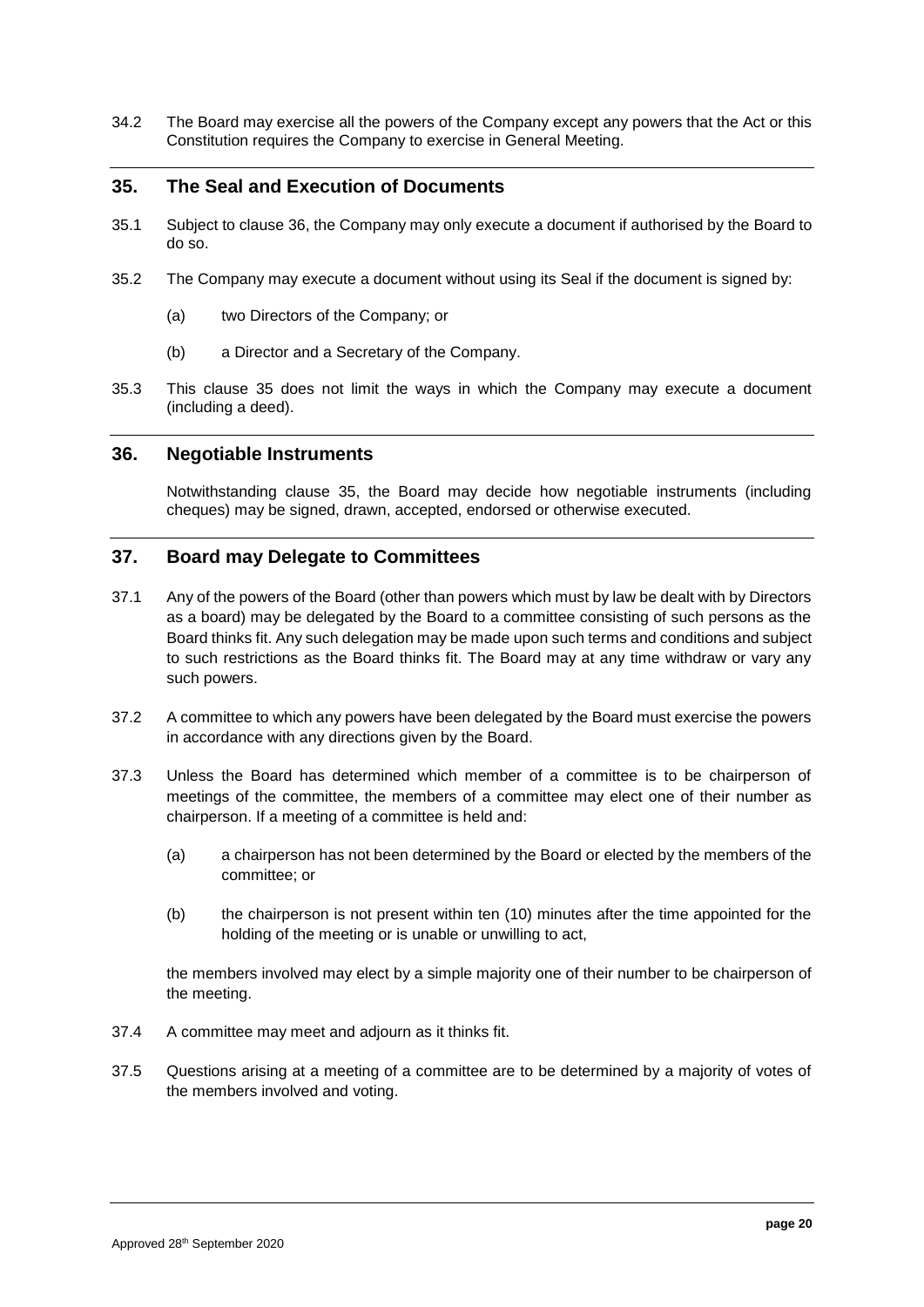# **38. Board may Appoint an Attorney or Agent**

- 38.1 The Board may appoint any person to be the attorney or agent of the Company for any purpose, for any period and on any terms (including as to remuneration) the Board decides.
- 38.2 The Board may delegate any of its powers (including the power to delegate) to an attorney or agent.
- 38.3 The Board may revoke or vary:
	- (a) the appointment of an attorney or agent; or
	- (b) any power delegated to an attorney or agent.

# **Part 6: Proceedings of Directors**

#### **39. Proceedings Generally**

39.1 Subject to this Constitution and all applicable laws, the Board may (acting reasonably) decide its own procedure from time to time.

# <span id="page-23-0"></span>**40. Board Meetings**

- 40.1 The Board shall meet at least every three (3) months but may meet more often if it deems necessary or appropriate.
- 40.2 On the request of any Director, the Secretary must call a Board Meeting.
- 40.3 Notice of a Board Meeting must:
	- (a) be given to each Director;
	- (b) specify the day, time and place of the meeting;
	- (c) state the business to be transacted (noting that each Board Meeting must include a review of the progress to date against the Annual Budget for that financial year in accordance with clause [49.3\)](#page-28-2); and
	- (d) be given a reasonable time before the Board Meeting.

# **41. Board Meetings by Technology**

41.1 A Board Meeting may be held using any technology consented to by all the Directors. The consent may be a standing one. A Director may only withdraw consent within a reasonable period before the meeting.

#### **42. Quorum**

- 42.1 At a Board Meeting:
	- (a) the number of Directors whose presence is necessary to constitute a quorum is at least fifty-one percent (51%) of the Directors entitled to vote; and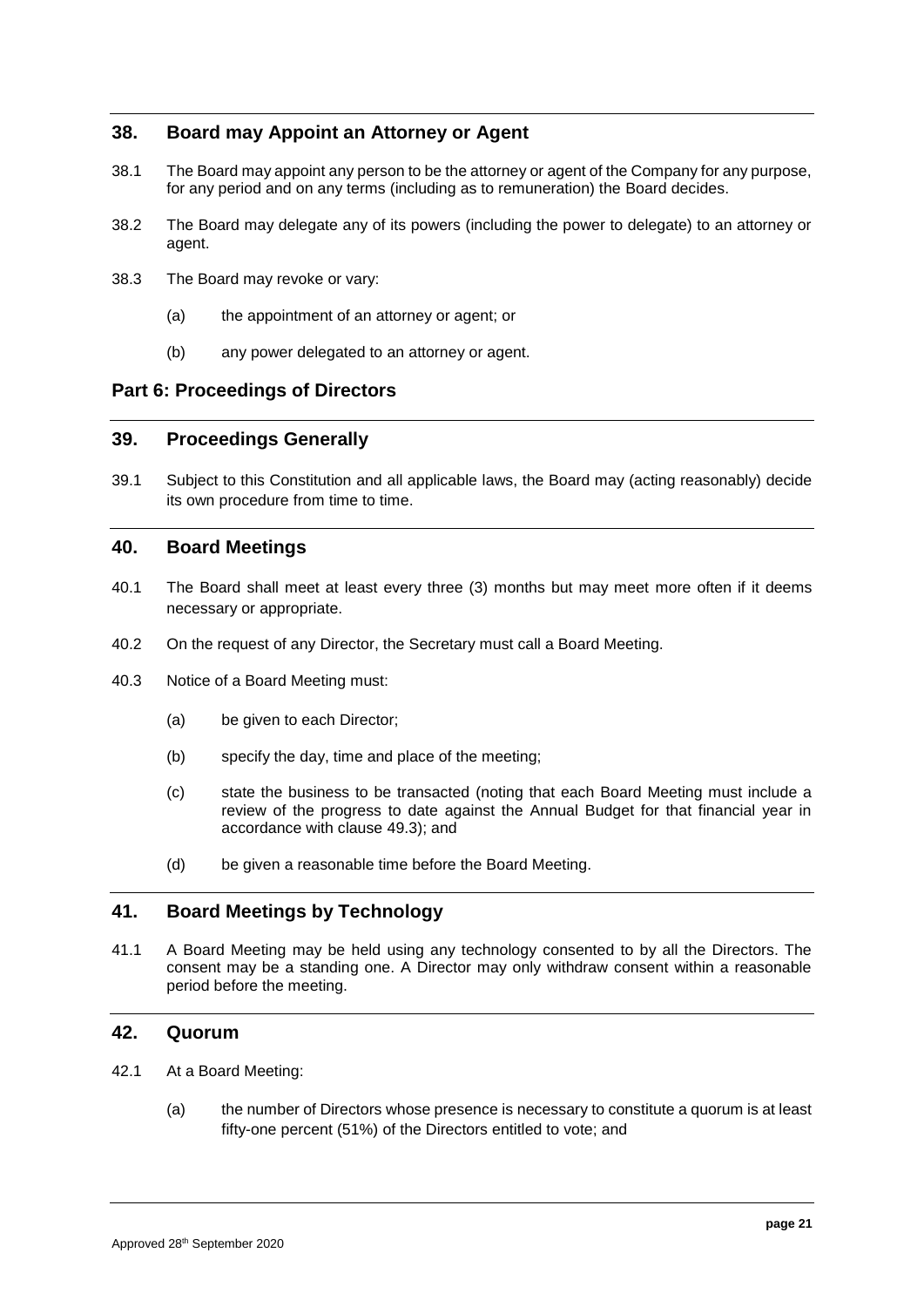(b) no business may be conducted unless a quorum is present.

# **43. Chairperson and Deputy Chairperson**

- <span id="page-24-1"></span>43.1 At the first Board Meeting following an Annual General Meeting the Board must elect:
	- (a) a Director as Chairperson; and
	- (b) a Director as Deputy Chairperson,

who will each hold office until the Board Meeting following the next Annual General Meeting, at which they shall be eligible for re-election subject to clause [43.5.](#page-24-0)

- 43.2 The decisions made under clause [43.1](#page-24-1) shall be by simple majority of the Board, and each Director shall be entitled to one vote (and the Chairperson shall not have a casting vote).
- 43.3 Following each Annual General Meeting, the existing Chairperson shall act as Chairperson until the election referred to in clause [43.1](#page-24-1) has taken place and a new Chairperson and Deputy Chairperson are elected. The new Chairperson and Deputy Chairperson will commence their roles immediately following that election. Until the election referred to in clause [43.1](#page-24-1) has taken place and a new Chairperson and Deputy Chairperson are elected:
	- (a) the existing Chairperson shall act as Chairperson;
	- (b) if the existing Chairperson vacated office as a Director at the Annual General Meeting, the existing Deputy Chairperson shall act as Chairperson; or
	- (c) if both the existing Chairperson and the existing Deputy Chairperson each vacated office as a Director at the Annual General Meeting, a Director shall be appointed by the Directors present at that Annual General Meeting to act as Chairperson until the election referred to in clause [43.1](#page-24-1) has taken place.
- 43.4 The Chairperson or, in the Chairperson's absence, the Deputy Chairperson, is to chair any Board Meeting.
- <span id="page-24-0"></span>43.5 No Director may hold the office of Chairperson or Deputy Chairperson for longer than eight (8) consecutive years.
- 43.6 Where a Board Meeting is held and:
	- (a) neither a Chairperson nor a Deputy Chairperson has been elected as provided by clause [43.1;](#page-24-1) or
	- (b) the Chairperson and Deputy Chairperson are not present at the time appointed for the holding of the meeting,

the Board shall elect by simple majority another Director to be chair of the meeting.

# **44. Decisions of Directors**

- 44.1 Subject to the Act, each Director has one vote.
- 44.2 A resolution of the Board is passed by a majority of votes cast.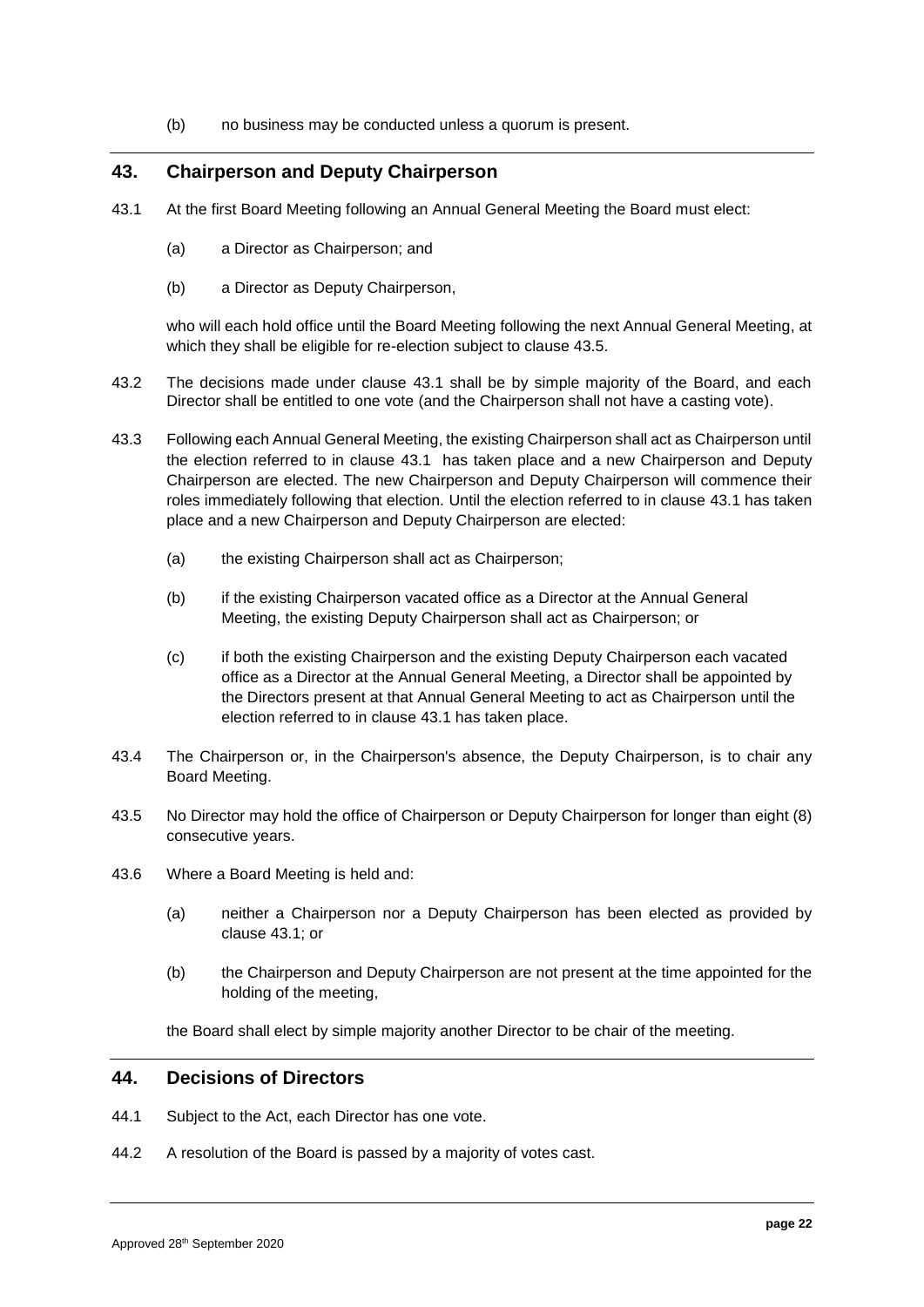44.3 The Chairperson shall not have a casting vote, in addition to his or her personal deliberative vote.

# **45. Circulating Resolutions**

- <span id="page-25-0"></span>45.1 If a document:
	- (a) is sent to all those entitled to receive notice of a Board Meetings at which a resolution could be put;
	- (b) contains the terms of a resolution and a statement that the signatories to it are in favour of that resolution; and
	- (c) has been signed by a majority of the Directors entitled to vote on that resolution,

a resolution in those terms is passed on the day on which and at the time at which the document was signed by a majority of Directors and the document has effect as a minute of the resolution.

- 45.2 For the purposes of clause [45.1:](#page-25-0)
	- (a) two or more separate documents containing statements in identical terms each of which is signed by one or more Directors shall together be taken to constitute one document containing a statement in those terms signed by those Directors at the time at which the last of those documents to be signed was signed by a Director; and
	- (b) a document which is received by the Company or an agent of the Company by email or other electronic means and is sent for or on behalf of a Director shall be taken to be a document signed by that Director not later than the time of receipt of the document (according to the relevant time displayed on the email, or other document, in the absence of manifest tampering or malfunction) by the Company or its agent in legible form.

#### **46. Conflicts of Interest**

- <span id="page-25-1"></span>46.1 If a Director, or any Associate or Related Entity of a Director:
	- (a) has a material personal interest in a matter that relates to the affairs of the Company;
	- (b) has in any way, whether directly or indirectly, a material interest in any potential, proposed or actual contract or arrangement with the Company; or
	- (c) holds any office or position or possesses any interest in any enterprise or property which might give rise, whether directly or indirectly, to any perception of a material conflict with the Director's duties or interests as a Director,

the Director must, as soon as is practicable, declare:

- (d) at a meeting of the Board;
- (e) if all of the Directors have the same conflict of interest, to the Members at the next General Meeting; or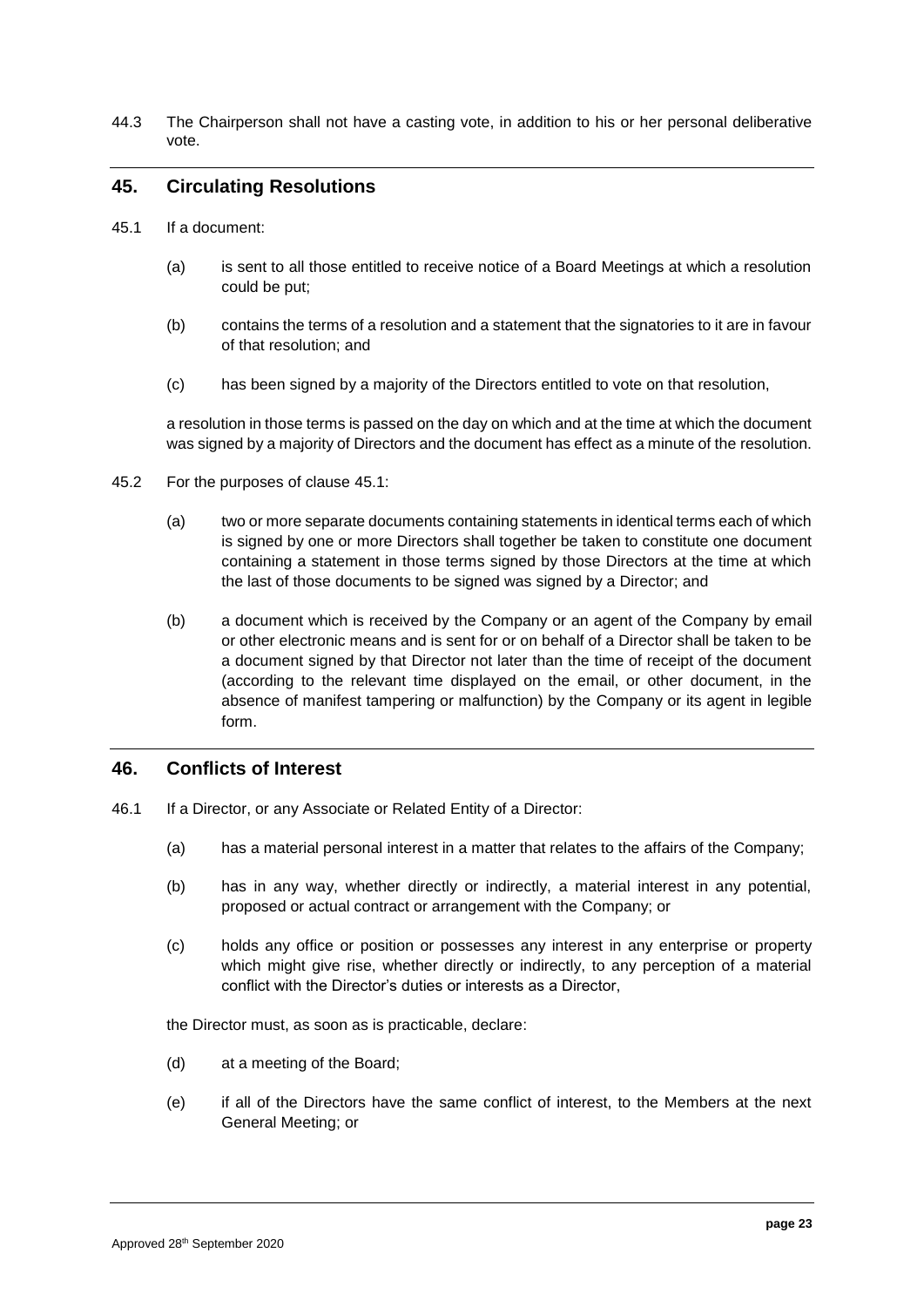(f) at an earlier time if reasonable to do so,

that fact and the nature and extent of the interest, position, property or material conflict.

- <span id="page-26-0"></span>46.2 A Director who is required to give a notice pursuant to clause [46.1](#page-25-1) may satisfy the particular requirement by giving to the Board a standing notice which gives details of the nature and extent of the interest, position, property or conflict (whether or not the matter relates to the affairs of the Company at the time the notice is given).
- 46.3 The disclosure of a conflict of interest by a Director must be recorded in the minutes of the Board Meeting (or circular resolution) or General Meeting, as the case may be.
- <span id="page-26-2"></span>46.4 Each Director who has given, or is required to give, notice under clause [46.1](#page-25-1) or [46.2](#page-26-0) must not, except as provided under clause [46.7:](#page-26-1)
	- (a) be present at the Board Meeting while the matter is being discussed, or
	- (b) vote on the matter (at a Board Meeting or by way of circular resolution).
- 46.5 A Director must not be counted in the quorum present at any Board Meeting at any time that the Director is not entitled to be present or to vote at a Board Meeting.
- 46.6 A Director may not participate in the execution of any instrument by or on behalf of the Company and whether through signing or sealing the instrument or otherwise in respect of any matter in respect of which the Director is not entitled to be present or to vote at a meeting of the Board.
- <span id="page-26-1"></span>46.7 Notwithstanding clause [46.4,](#page-26-2) a Director may still be present at the meeting and vote if:
	- (a) their interest arises because they are a Member of the Company, and the other Members have the same interest;
	- (b) their interest relates to an insurance contract that insures, or would insure, the director against liabilities that the director incurs as a director of the company;
	- (c) their interest relates to a payment by the company under clause [54,](#page-30-0) or any contract relating to an indemnity that is allowed under the Act;
	- (d) the Australian Securities and Investments Commission makes an order allowing the Director to vote on the matter, or
	- (e) the Directors who do not have a material personal interest in the matter pass a resolution that:
		- (1) identifies the Director, the nature and extent of that Director's interest in the matter requiring disclosure and how it relates to the affairs of the Company, and
		- (2) provides that those Directors are satisfied that the matter requiring disclosure should not disqualify the Director from being present or voting.
- 46.8 If a contract or arrangement required to be disclosed in accordance with clause [46.1](#page-25-1) is not so disclosed, then: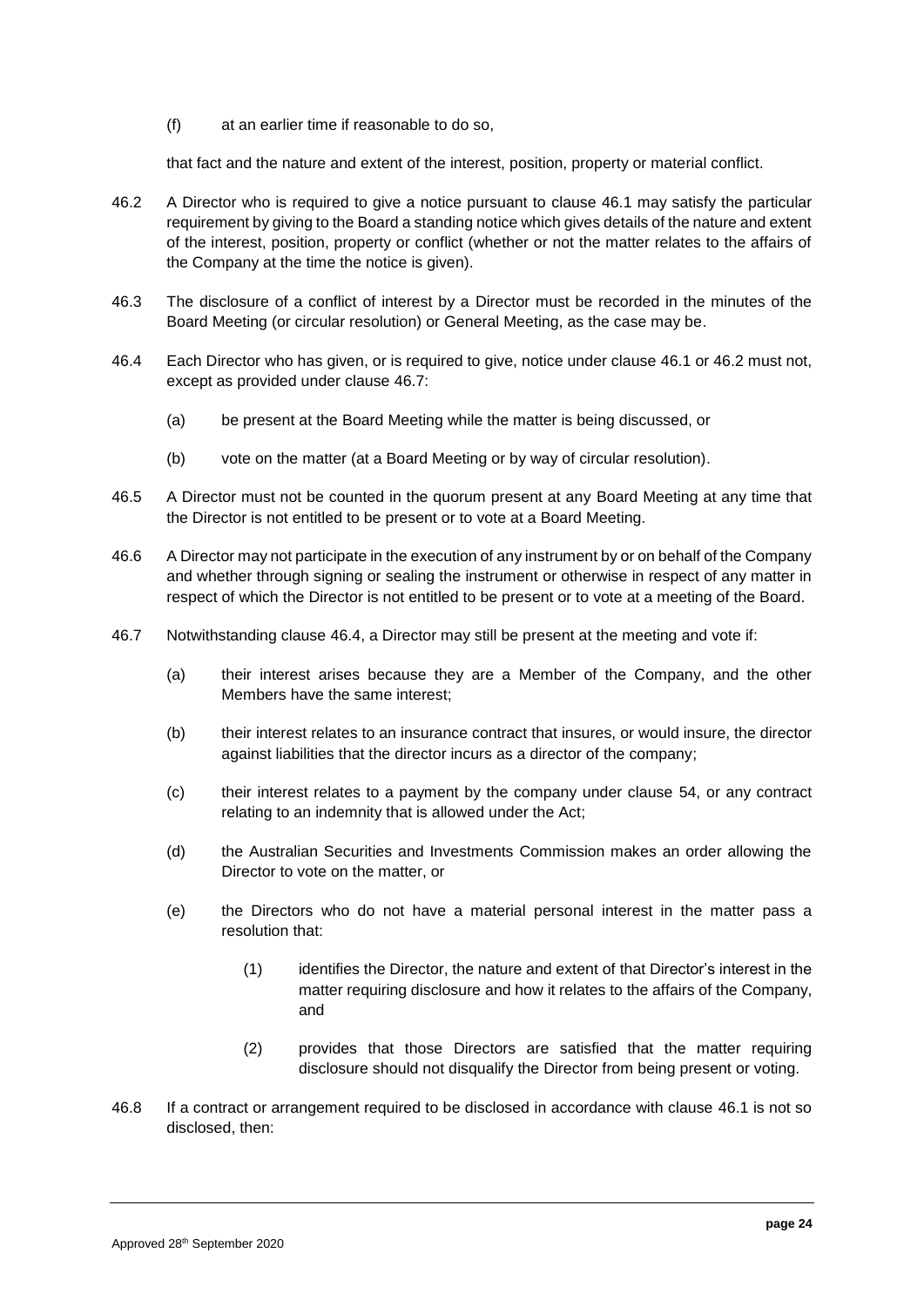- (a) any such contract or arrangement may be avoided by the Company; and
- (b) the relevant Director is liable to account to the Company for any profit arising from any such contract or arrangement.

# **Part 7: Officers**

#### **47. Chief Executive Officer**

- <span id="page-27-1"></span>47.1 The Board may appoint a person as Chief Executive Officer for any period and on any terms (including remuneration) as the Board decides.
- 47.2 Subject to any agreement between the Company and the Chief Executive Officer, the Board may remove or dismiss the Chief Executive Officer at any time, with or without cause.
- <span id="page-27-3"></span>47.3 The Board may:
	- (a) delegate to the Chief Executive Officer any of the powers exercisable by it, on such terms and conditions and with such restrictions as it thinks fit;
	- (b) may at any time withdraw or vary any of the powers delegated under clause [47.3\(a\);](#page-27-3) and
	- (c) authorise the Chief Executive Officer to subdelegate any powers delegated to it under clause [47.3\(a\)](#page-27-3) to an officer of the Company upon such terms and conditions, and subject to such limits, as the Board thinks fit.
- 47.4 The Chief Executive Officer must exercise the powers delegated subject to any directions of the Board. The effect of the Chief Executive Officer exercising a power in this way is the same as if the Board exercised it.
- 47.5 The Chief Executive Officer may attend but not vote at meetings of the Board.

#### <span id="page-27-2"></span>**48. Secretary**

- 48.1 The Board may appoint one or more Secretary, for any period and on any terms (including as to remuneration) the Board decides.
- 48.2 Subject to any agreement between the Company and the Secretary, the Board may remove or dismiss the Secretary at any time, with or without cause.
- 48.3 Unless the Board otherwise decides, the Secretary will be the public officer of the Company.

# **Part 8: Annual Budget and Strategic Plan**

#### <span id="page-27-0"></span>**49. Annual Budget**

- 49.1 Each financial year the Board must develop a budget for that financial year, in accordance with generally accepted accounting principles, which must be included in the Strategic Plan for that financial year and set out information relevant to, among other relevant matters, the Company's:
	- (a) expected revenue from any material revenue sources; and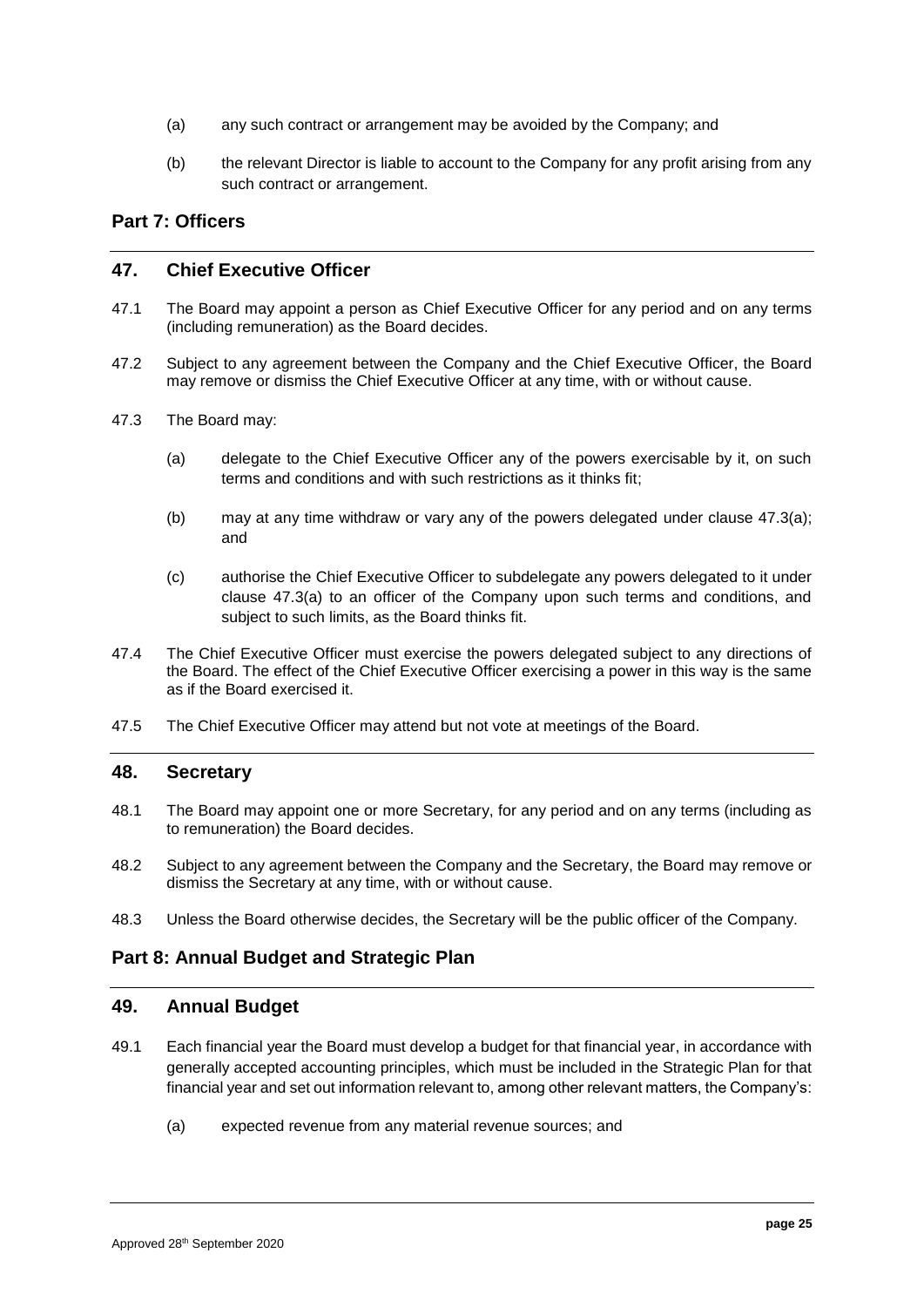(b) anticipated expenses attributable to any material expense categories,

including but not limited to any identified sources of revenue or categories of expense identified in the Company's annual report for the prior financial year.

- <span id="page-28-3"></span>49.2 When developing the Annual Budget each year, the Board shall:
	- (a) at a reasonable time prior to the commencement of each financial year, provide a draft of the Annual Budget to Members for comment and feedback;
	- (b) consider any comment and feedback;
	- (c) without being required to follow or adopt any comments and feedback if the Board does not consider it reasonable to do so, finalise the Annual Budget prior to the commencement of the financial year; and
	- (d) provide a copy to Members, after the Annual Budget has been finalised in accordance with clause [49.2\(c\).](#page-28-3)
- <span id="page-28-2"></span>49.3 At all Board Meetings, the Board shall review progress to date against the Annual Budget for that financial year.
- <span id="page-28-1"></span>49.4 At the Annual General Meeting, the Members shall review progress to date against the Annual Budget for that financial year.

#### <span id="page-28-0"></span>**50. Strategic Plan**

- 50.1 In pursuit of the Company's objects under clause [4,](#page-3-0) each financial year the Board must develop and operate under a strategic plan for that financial year and the following four (4) financial years.
- 50.2 The Strategic Plan is to be updated each financial year.
- <span id="page-28-5"></span><span id="page-28-4"></span>50.3 Each Strategic Plan shall, without limitation, address the following matters:
	- (a) Annual Budget for that financial year;
	- (b) a rolling five (5) year budget which encompasses the Annual Budget in clause [50.3\(a\)](#page-28-4) and the subsequent four (4) years;
	- (c) the number of:
		- (1) metropolitan;
		- (2) provincial/country; and
		- (3) non-TAB,

race meetings each year, for the five-year period covered by the Strategic Plan;

- (d) the number of:
	- (1) metropolitan;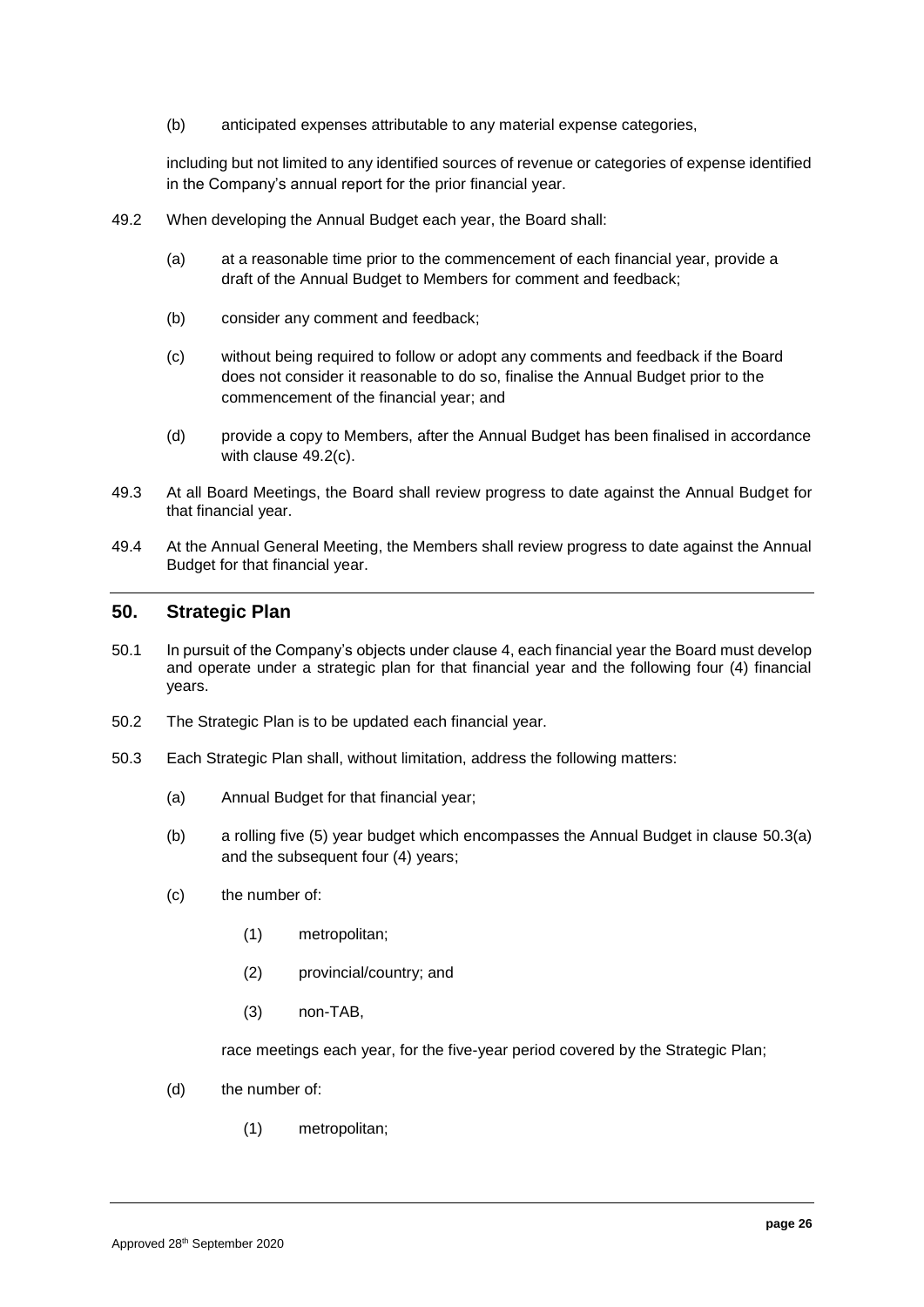- (2) provincial/country; and
- (3) non-TAB,

races each year, for the five-year period covered by the Strategic Plan;

- (e) information relevant to:
	- (1) any government funding to be received by the Company;
	- (2) changes, or potential changes, to taxes or tax rates which may affect the Company;
	- (3) capital expenditure or infrastructure developments to be undertaken, or proposed to be undertaken, by the Company during the five (5) year period covered by the Strategic Plan; and
	- (4) prizemoney contributions made by the Company;
- (f) establishing key performance indicators for the coming financial year;
- (g) reviewing and considering the prior financial year's results against the key performance indicators which were established in the prior year's Strategic Plan; and
- (h) any other information relevant to the Company's:
	- (1) pursuit of each of the specific objects outlined in clause [6;](#page-5-1) and
	- (2) achievement of the budgets referred to in this clause [50.3,](#page-28-5)

for the five-year period covered by each Strategic Plan.

- <span id="page-29-0"></span>50.4 At the Annual General Meeting, the Members shall review progress to date against the:
	- (a) Strategic Plan; and
	- (b) key performance indicators in the Strategic Plan,

for that financial year.

# **Part 9: Racing Appeal Tribunal**

#### **51. Company shall maintain a Tribunal**

- 51.1 The Company shall at all times maintain a properly constituted racing appeals tribunal, which is either:
	- (a) established jointly with GRSA, HRSA and RSA; or
	- (b) if not established jointly with GRSA, HRSA, and RSA: established by the Company and adopting a composition and rules similar to and consistent with the Racing Appeal Tribunal and Racing Appeal Tribunal Rules.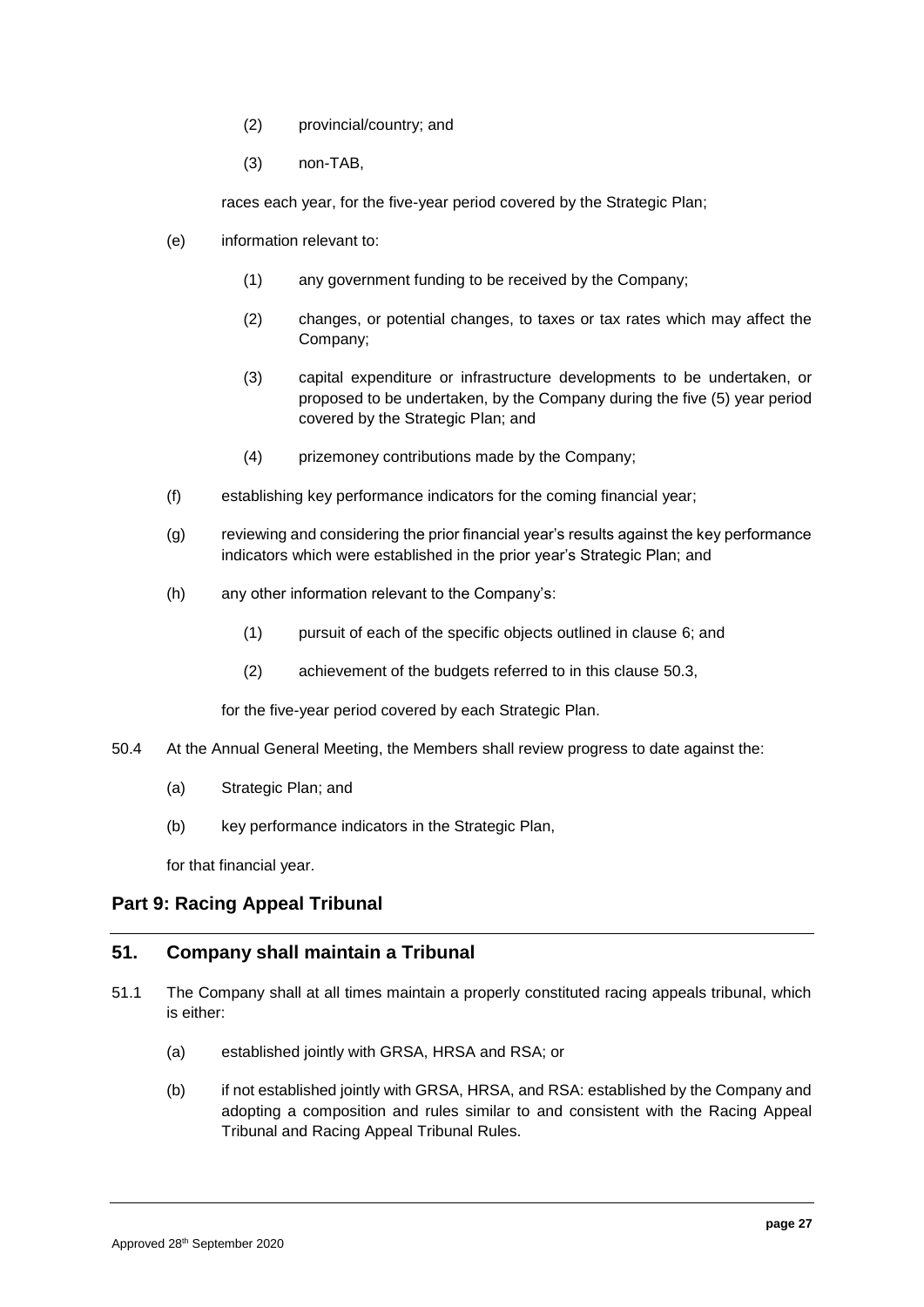# **Part 10: Administration**

## **52. Financial Year**

52.1 The financial year of the Company is the 12-month period beginning on 1 July each year.

# **53. Books and Minutes**

- 53.1 Subject to the Act, the Company may prepare and store their Books electronically.
- 53.2 The Company must enter the following documents into its Books as soon as practicable (but no later than one month) after the relevant meeting having occurred or resolution considered:
	- (a) proceedings and resolutions of meetings of the Members;
	- (b) proceedings and resolutions of Board Meetings;
	- (c) proceedings and resolutions of meetings of committees;
	- (d) proceedings and resolutions of the DSP;
	- (e) resolutions passed by Members without a meeting;
	- (f) resolutions passed by Board without a meeting.
- 53.3 The Company must ensure that minutes of a General Meeting or a Board Meeting are signed within a reasonable time of the meeting by the chair of the meeting. Such minutes shall be signed in "wet ink", as a hard copy, prior to any electronic storage of those minutes occurring.
- 53.4 A Member is not entitled to inspect the Books, unless authorised by:
	- (a) the Board;
	- (b) the Company in General Meeting; or
	- (c) the Act.

# <span id="page-30-0"></span>**54. Indemnity and Insurance**

- (a) The Company is to indemnify each officer of the Company out of the assets of the Company to the relevant extent against any liability incurred by the officer in or arising out of the conduct of the business of the Company or in or arising out of the discharge of the duties of the officer.
- (b) Where the Board considers it appropriate, the Company may execute a documentary indemnity in any form in favour of any officer of the Company;
- (c) Where the Board considers it appropriate, the Company may:
	- (1) make payments by way of premium in respect of any contract effecting insurance on behalf of or in respect of an officer of the Company against any liability incurred by the officer in or arising out of the conduct of the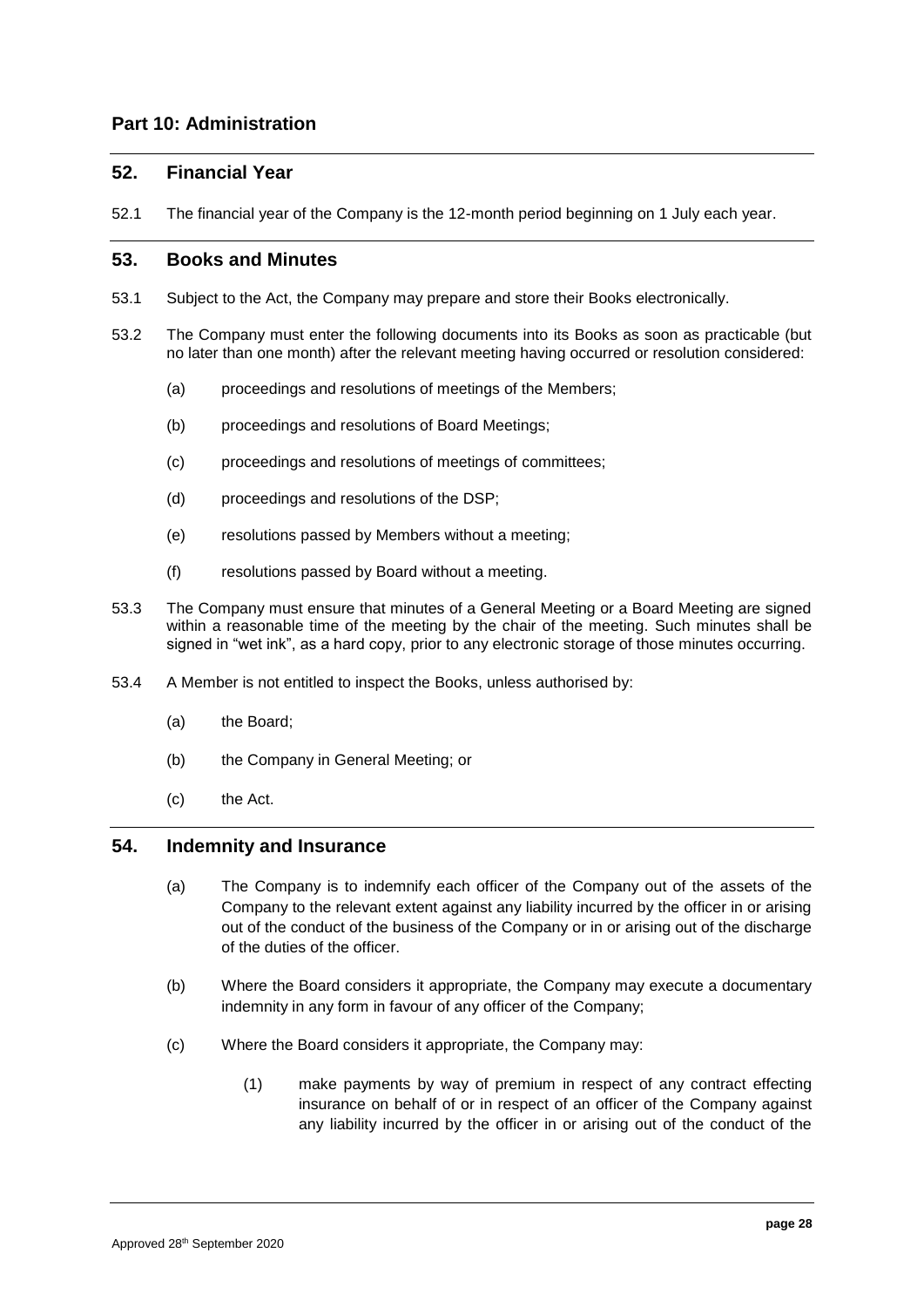business of the Company or in or arising out of the discharge of the duties of the officer; and

- (2) bind itself in any contract or deed with any officer of the Company to make the payments.
- (d) Where the Board considers it appropriate, the Company may give a former Director access to certain papers, including documents provided or available to the Board and other papers referred to in those documents; and
- (e) In this clause [54:](#page-30-0)
	- (1) *officer* means:
		- (A) a Director or Secretary, Chief Executive Officer or employee; or
		- (B) a person appointed as a trustee by, or acting as a trustee at the request of, the Company,

and includes a former officer.

- (2) *duties of the officer* includes, in any particular case where the Board considers it appropriate, duties arising by reason of the appointment, nomination or secondment in any capacity of an officer by the Company.
- (3) *to the relevant extent* means:
	- (A) to the extent the Company is not precluded by law from doing so;
	- (B) to the extent and for the amount that the officer is not otherwise entitled to be indemnified and is not actually indemnified by another person (including, but without limitation, an insurer under any insurance policy); and
	- (C) where the liability is incurred in or arising out of the conduct of the business of another corporation or in the discharge of the duties of the officer in relation to another corporation, to the extent and for the amount that the officer is not entitled to be indemnified and is not actually indemnified out of the assets of that corporation.
- (4) *liability* means all costs, charges, losses, damages, expenses, penalties and liabilities of any kind including, in particular, legal costs incurred in defending any proceedings (whether criminal, civil, administrative or judicial) or appearing before any court, tribunal, government authority or other body.

# **55. Notices**

55.1 Notices must be in writing and may be given by an authorised representative of the sender.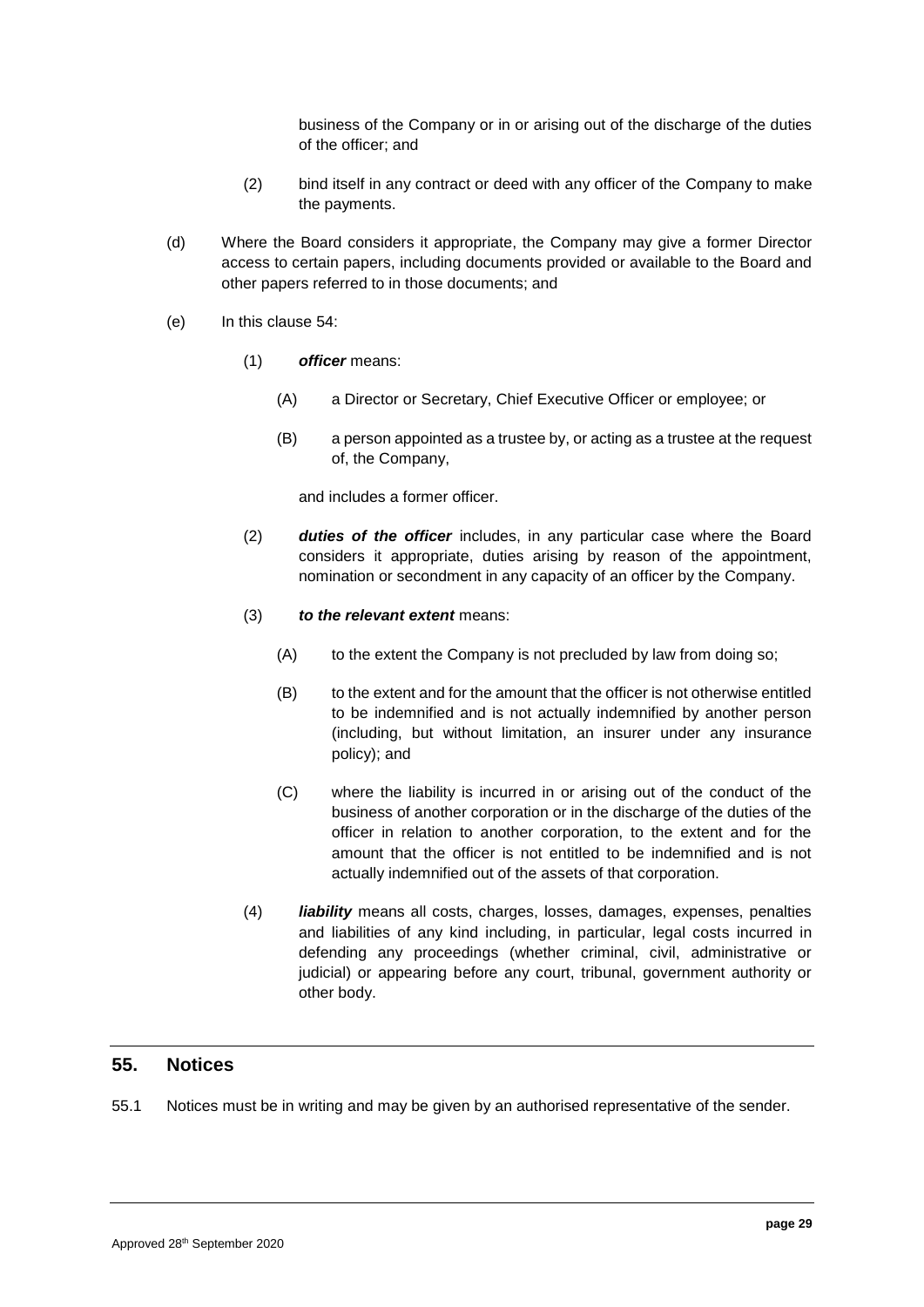- 55.2 The Company may give notice to a Member:
	- (a) personally;
	- (b) by sending it by post to the address of the Member in the Register;
	- (c) by sending it to the email address nominated by the Member from time to time.
- 55.3 The Company may give notice to a Director:
	- (a) personally;
	- (b) by sending it by post to the Director's usual residential or business address or any other address nominated by them; or
	- (c) by sending it to the email address nominated by the Director from time to time.
- 55.4 A notice sent by post within Australia is taken to be given six (6) Business Days after posting.
- 55.5 A notice sent by post to or from a place outside Australia is taken to be given seven (7) Business Days after posting.
- 55.6 Where a notice is sent by email or other electronic transmission, service of the notice shall be taken to be effected by properly addressing and sending the notice and to have been effected on the day it is sent.

## <span id="page-32-4"></span>**56. Transitional Provisions**

- <span id="page-32-3"></span><span id="page-32-2"></span><span id="page-32-1"></span><span id="page-32-0"></span>56.1 For the purpose of determining when the term or tenure ends for each Director in office on the day on which this Constitution is adopted:
	- (a) time served in the Director's current term will be counted as if this Constitution had been in place at the commencement of that Director's current term;
	- (b) notwithstanding clause [30.5,](#page-19-6) subject to this Constitution (other than clause [30.5\)](#page-19-6) any person who is a Director at the time this Constitution is adopted may serve as a Director for a further three (3) consecutive years even if that Director has already served for a period of up to nine (9) consecutive years at the time this Constitution was adopted; and
	- (c) notwithstanding clause [56.1\(b\),](#page-32-0) where, at the time this Constitution is adopted, a Director has served for:
		- (1) a period of twelve (12) or more consecutive years, that Director must vacate their office in accordance with clause [56.1\(d\);](#page-32-1) and
		- (2) a period of nine (9), but less than twelve (12), consecutive years, that Director may serve as a Director for a further number of years such that their tenure may not exceed twelve (12) consecutive years. A Director to which this clause [56.1\(c\)\(2\)](#page-32-2) applies must vacate their office at the relevant Annual General Meeting.
	- (d) notwithstanding any other provision of this Constitution (including clause [27.1\)](#page-16-3), a Director to which clause [56.1\(c\)\(1\)](#page-32-3) applies must: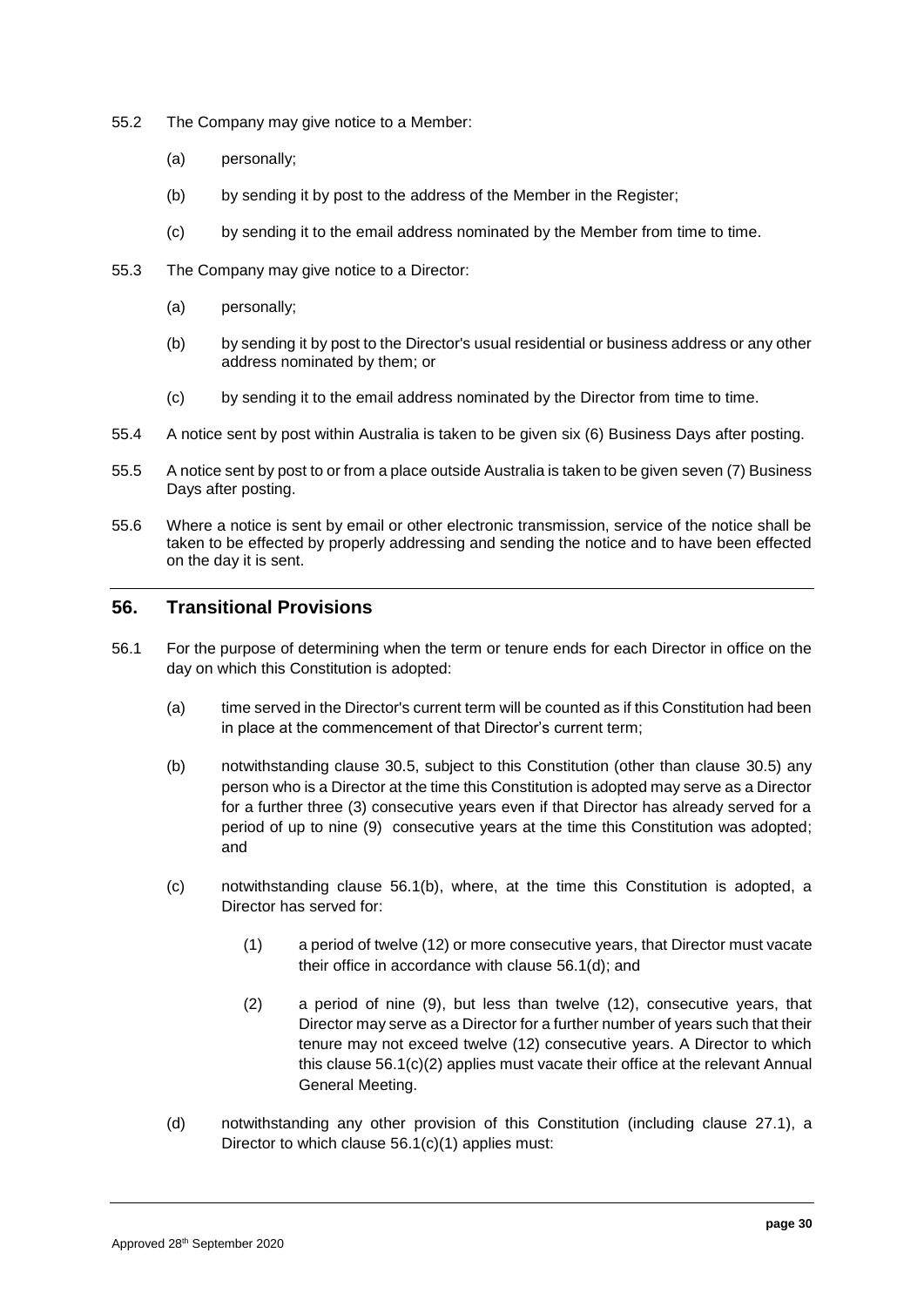- (1) if this Constitution is not adopted at an Annual General Meeting:
	- (A) vacate their office no later than six (6) months following the next Annual General Meeting to occur following the adoption of this Constitution (and they shall not be eligible for re-election); and
	- (B) notwithstanding clause [43.1,](#page-24-1) if the Director occupies the position of Chairperson or Deputy Chairperson, step down as Chairperson or Deputy Chairperson, as the case may be, at the conclusion of the next Annual General Meeting to occur following the adoption of this Constitution and another Director (to which clause [56.1\(c\)\(1\)](#page-32-3) does not apply) shall be appointed by the Directors, at a Board Meeting to be convened immediately following the conclusion of that Annual General Meeting, to the role of Chairperson and / or Deputy Chairperson, as the case may be, until the first Board Meeting to occur after the next Annual General Meeting, at which time the election referred to in clause [43.1](#page-24-1) will take place; and
- (2) if this Constitution is adopted at an Annual General Meeting:
	- (A) vacate their office no later than six (6) months following the adoption of this Constitution (and they shall not be eligible for re-election); and
	- (B) if the Director occupies the position of Chairperson or Deputy Chairperson, immediately step down as Chairperson or Deputy Chairperson, as the case may be, upon adoption of this Constitution and another Director (to which clause [56.1\(c\)\(1\)](#page-32-3) does not apply) shall be appointed by the Directors present at the Annual General Meeting at that time to act as Chairperson and / or Deputy Chairperson, as the case may be, until the election referred to in clause [43.1](#page-24-1) has taken place.
- 56.2 For the avoidance of doubt, notwithstanding clause [27,](#page-16-2) this clause [56](#page-32-4) may result in the Company having more than seven (7) and up to nine (9) Directors for the period of time commencing on the adoption of this Constitution and ending when the Director(s) to which clause [56.1\(c\)\(1\)](#page-32-3) applies vacate their office(s).